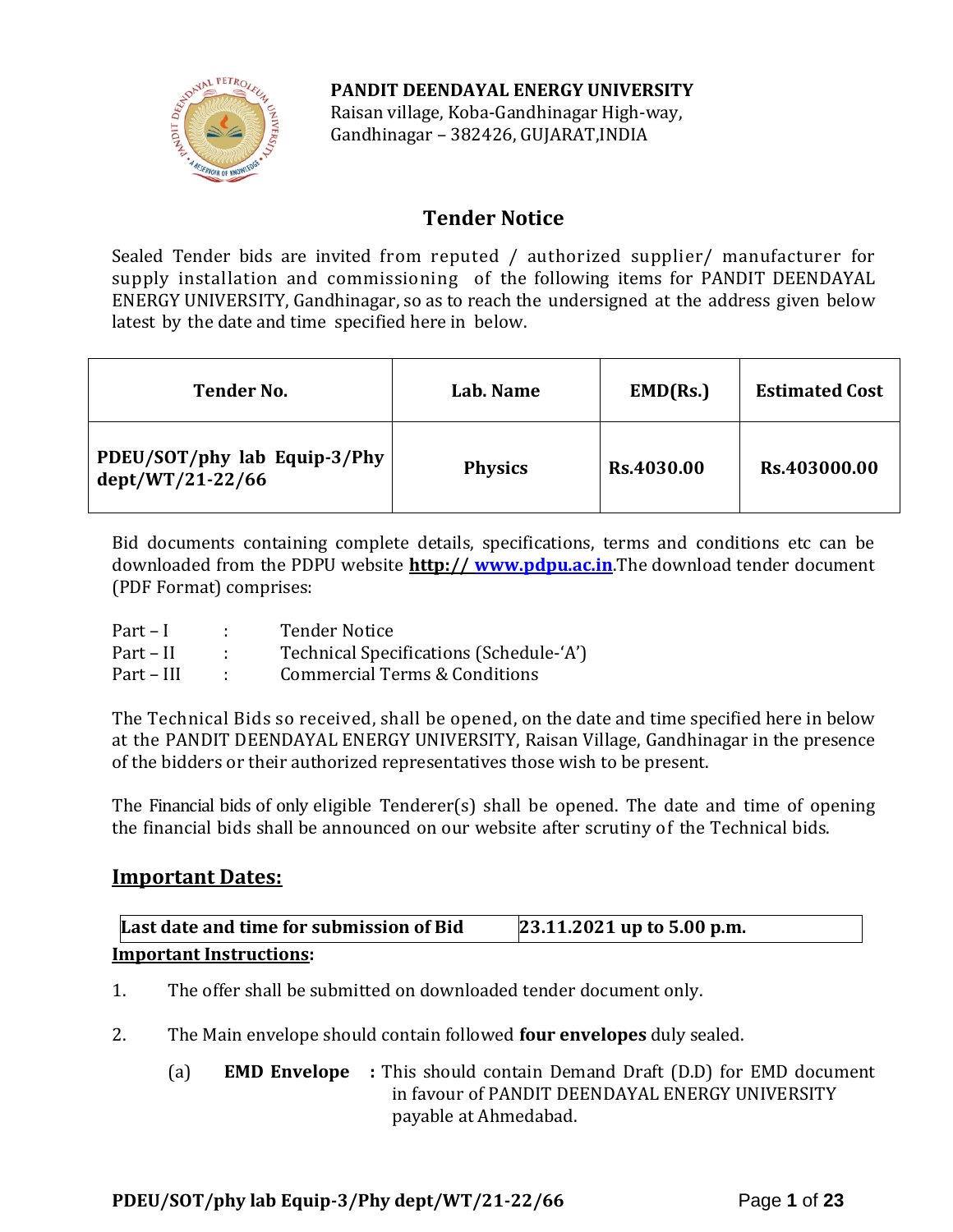- (b) **Technical Bid :** Schedule- 'A'
- (c) **General Commercial Terms & Conditions**
- (d) **Price Bid :** (Schedule 'B') should contain only Price Bid.

All the four envelopes should be super scribed with tender No., date of opening and Name of the bidder.

- 3. Offer without EMD is liable to be rejected forthwith.
- 4. The Tender, duly completed, should be sent by RPAD or Speed Post or Courier Service (Hand Delivery is not acceptable) so as to reach latest by the date and time specified here in above. Tender received after the due date and time is liable for rejection irrespective of delay due to postal service or any other reasons.
- 5. Any technical query, information clarification pertaining to this tender may be referred to Dr. Anup Sanchela E Mail: [anup.sanchela@sot.pdpu.ac.in](mailto:anup.sanchela@sot.pdpu.ac.in) or [purchase@pdpu.ac.in](mailto:purchase@pdpu.ac.in)
- 6. Please mentioned the Equipment name on the Main Envlope.

# **PDPU reserves right to reject any OR all tenders without assigning any reason.**

**Sd/-**

**Registrar PANDIT DEENDAYAL ENERGY UNIVERSITY** Raisan village, Koba-Gandhinagar High-way, Gandhinagar – 382426, GUJARAT,INDIA

#### **PART-II**

**PDEU/SOT/phy lab Equip-3/Phy dept/WT/21-22/66** Page **2** of **23**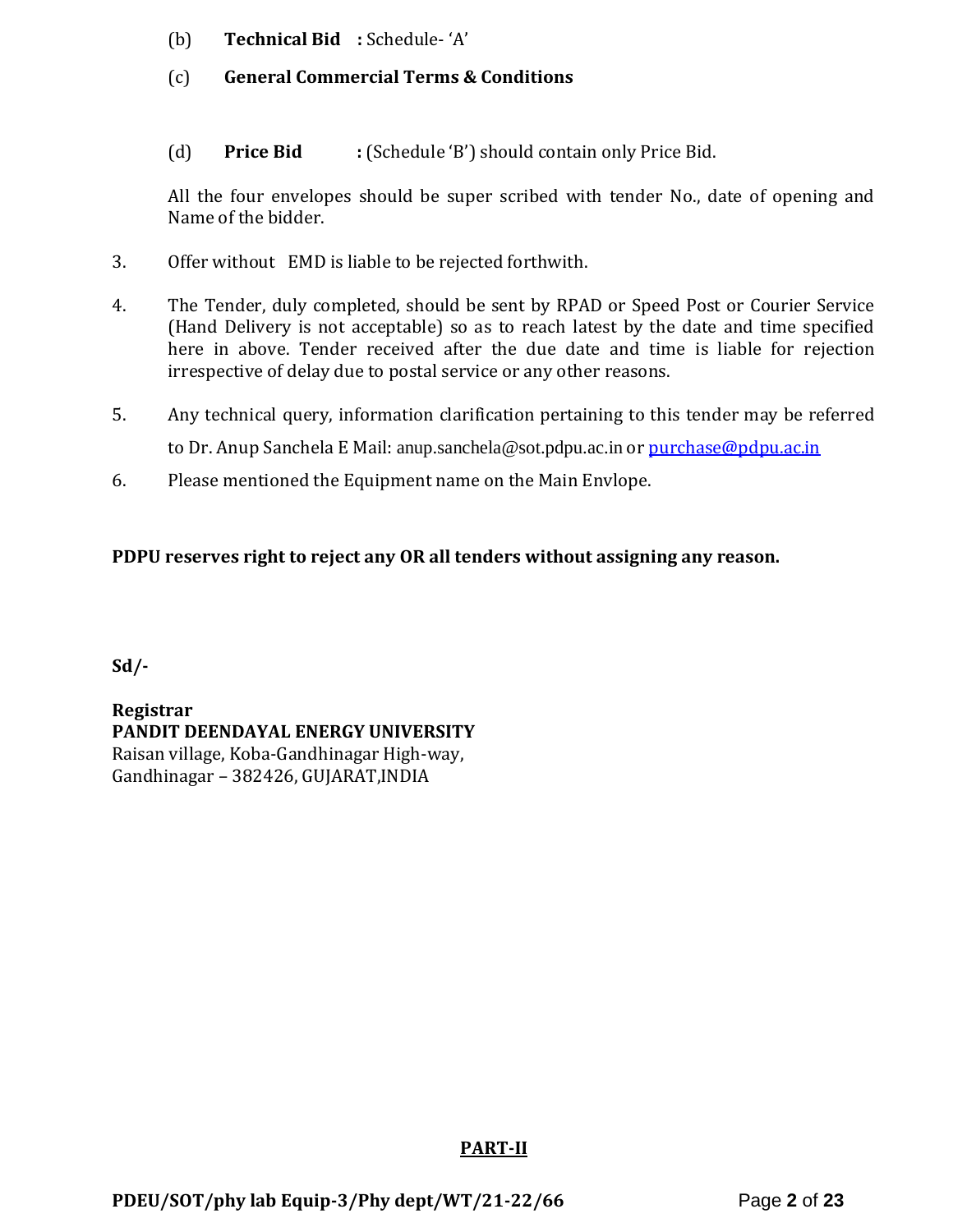### **SCHEDULE-'A'**

# **DETAILS TECHNICAL SPECIFICATION FOR PHYSICS LAB EQUIPMENT**

| Sr. No.        | Name of equipment or<br>instrument                                               | Specification: Capacity, Range, Accuracy etc.                                                                                                                                                                                                                                                                                                                                                      | Qty.           |
|----------------|----------------------------------------------------------------------------------|----------------------------------------------------------------------------------------------------------------------------------------------------------------------------------------------------------------------------------------------------------------------------------------------------------------------------------------------------------------------------------------------------|----------------|
| $\mathbf{1}$   | Thermal Hygrometer<br>(operated with<br>smartphone)                              | Parameter<br>: Temperature, Humidity (air)<br>Measuring Range : 0 tp 100 %RH<br>Resolution<br>$: 0.1\%$ RH                                                                                                                                                                                                                                                                                         | 2              |
| $\overline{2}$ | Non-Contact type<br><b>Infrared Thermometer</b><br>(operated with<br>smartphone) | Parameter<br>:Temperature (Surface)<br>$\bullet$<br>Measuring Range : -30 to +250 °C<br>Accuracy ( $\pm$ 1 Digit) : $\pm$ 1.5 °C<br>Resolution<br>$: 0.1$ °C                                                                                                                                                                                                                                       | 2              |
| 3              | Vane Anemometer<br>(operated with<br>smartphone)                                 | Parameter<br>:Velocity, Air flow (Vane)<br>: -20 to +60 $^{\circ}$ C<br>Meas. Range<br>Resolution<br>$: 0.1 \text{ m/s}$<br>: $\pm (0.2 \text{ m/s} + 2 \% \text{ of } \text{mv})$<br>Accuracy<br>٠                                                                                                                                                                                                | $\overline{2}$ |
| $\overline{4}$ | <b>Light Intensity Meter</b>                                                     | Parameter<br>: Lux meter<br>$\bullet$<br>Measuring Range : 0 to 99,999 Lux<br>Resolution<br>:Between 1-10 Lux<br>Accuracy<br>: Better than ±3% (compared<br>٠<br>to reference)                                                                                                                                                                                                                     | 1              |
| 5              | Sound Level Meter                                                                | : Sound Meter<br>Parameter<br>Meas. Range<br>: +32 dB to +130 dB<br>Freq. Range<br>: 31.5 Hz to 5 kHz<br>Accuracy $(\pm 1$ Digit) : $\pm 1$ dB (Class 2)<br>Resolution<br>: 0.1 dB                                                                                                                                                                                                                 | 1              |
| 6              | CO/CO2 measuring<br>instrument                                                   | Parameter<br>$:$ CO<br>Meas. Range<br>: 0 to 100 ppm<br>Accuracy $(\pm 1$ Digit) : $\pm 3$ ppm (0 to 20 ppm)<br>$\pm 5$ ppm (>20 ppm)<br>Resolution<br>$: 0.5$ ppm<br>Parameter<br>: CO2<br>Meas. Range<br>$: 0$ to 10000 ppm<br>Accuracy ( $\pm$ 1 Digit) : $\pm$ 300 ppm (0 to 4.000<br>ppm)<br>±8% of m.v. (4.000 to 6.000<br>ppm)<br>±500 ppm (6.000 to 10.000 ppm)<br>Resolution<br>$:10$ ppm | 1              |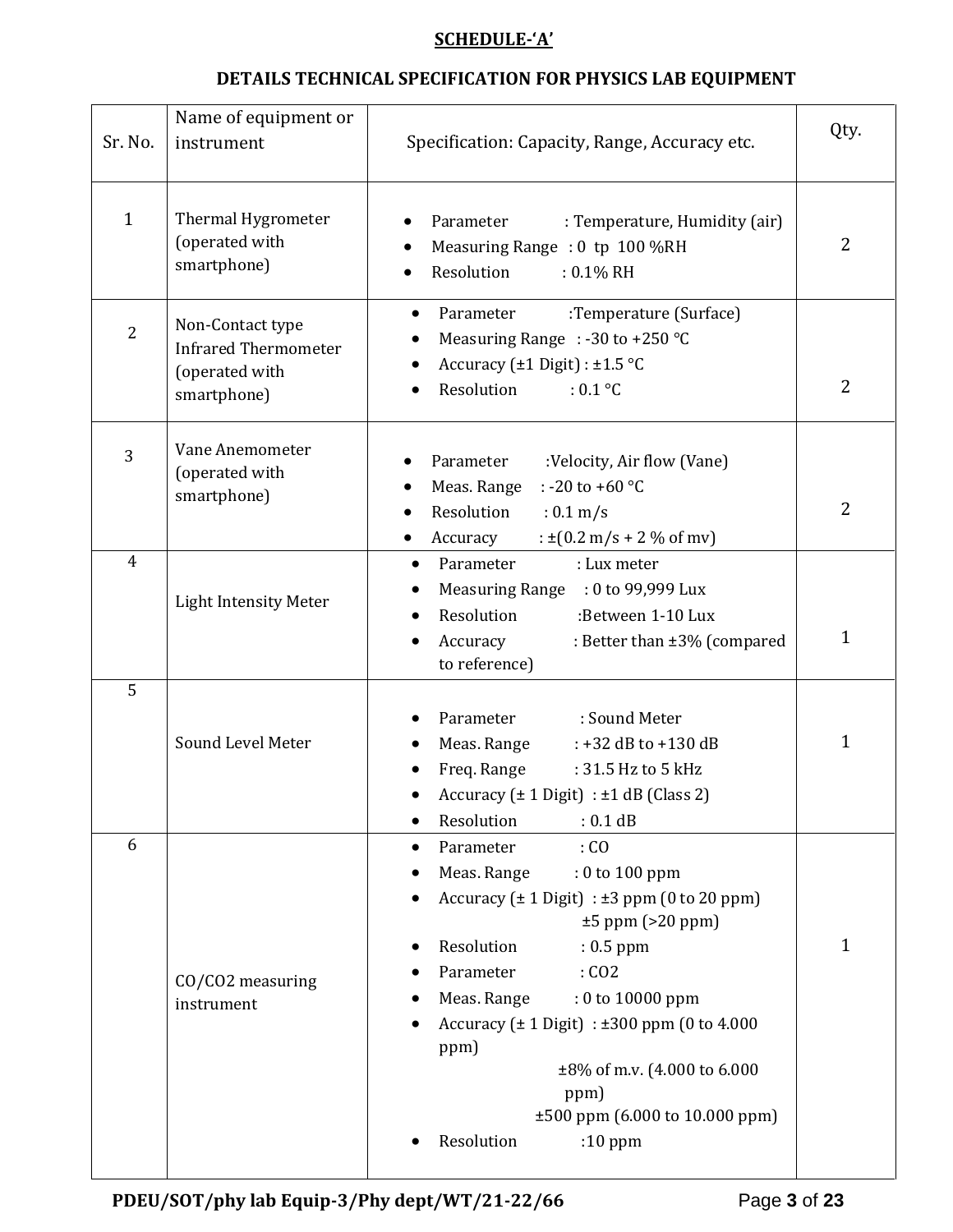| $\overline{7}$ | <b>Absolute Pressure</b><br>Meter                                | Parameter<br>: Pressure<br>$\bullet$<br><b>Measuring Range</b><br>: 300 to 1200 hPa<br>Resolution<br>$: 0.1$ hPa<br>Accuracy<br>$: \pm 3.0$ hPa<br><b>Measuring Rate</b><br>$: 0.5$ Sec         | 1              |
|----------------|------------------------------------------------------------------|-------------------------------------------------------------------------------------------------------------------------------------------------------------------------------------------------|----------------|
| 8              | Thermal anemometer<br>operated with smart<br>Phone               | Range: $0$ to $30 \text{ m/s}$<br>Resolution : Better than 0.1 m/s                                                                                                                              | $\mathbf{1}$   |
| 9              | <b>PH METER</b>                                                  | Measuring range: 0.00-14.00 PH<br>$\bullet$<br>Automatic temperature compensation : 0.1°C -<br>80 °C<br>Accuracy: better than +/-0.1 PH                                                         | $\overline{2}$ |
| 10             | <b>Conductivity Tester</b><br>With Temperature<br><b>Display</b> | Measuring Range ppm: 0~19990 µs/cm<br>$\bullet$<br>Measuring Range (Temp) : -10 °C ~60 °C<br>٠<br>Resolution ppm : better than 20 µs/cm<br>$\bullet$<br>Resolution (Temp) : 0.1 °C<br>$\bullet$ | $\overline{2}$ |
| 11             | <b>TDS Meter</b>                                                 | Range: 0-19990 ppm<br>$\bullet$<br>Measuring Range (Temp) : -10 ~60 °C<br>$\bullet$                                                                                                             | $\overline{2}$ |
| 12             | Digital Dissolved<br>Oxygen Meter                                | Accuracy: better than 0.15<br>Temperature: 0 -50 deg C<br>Measurement range : DO: 0~199.9% 0<br>$\sim$ 16.50mg/L                                                                                | $\mathbf{1}$   |
| 13             | Portable Chlorine<br>Meter                                       | Measuring Range: 0 to 5 ppm<br>$\bullet$<br>Resolution : better than 0.1 ppm<br>Accuracy : better than $+/- 3\%$                                                                                | 1              |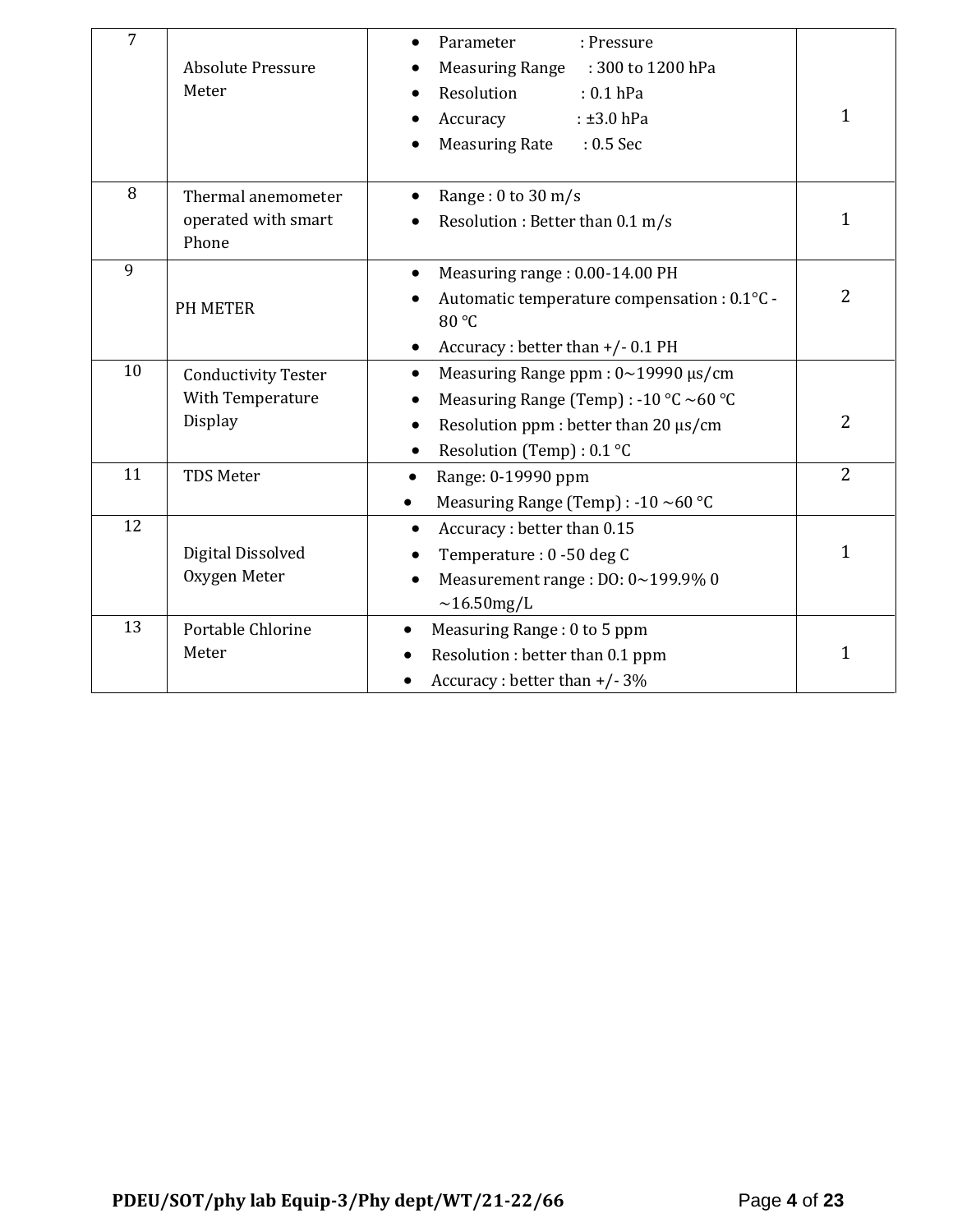#### **PART-III**

#### **GENERAL COMMERCIAL TERMS AND CONDITIONS**

#### **DEFINATIONS:**

- Tenderer/Supplier/Bidder: These terms are synonym and mean the firm who intends or who has submitted offer in response to this tender.
- Tender / Bid Document: means this tender document.
- PDPU: PANDIT DEENDAYAL ENERGY UNIVERSITY having it office at Raisan Village, Gandhinagar-382426 and includes it's successors and assignee.
- **1**1. The tenderer should thoroughly read all the clauses of the tender document before submitting the duly filled in Tender.

Tenderer shall place the following **ANNEXURES as FIRST EIGHT pages** of their Technical Bid in the following sequence.

| <b>FIRST PAGE</b>   | <b>ANNEXURE-1</b>   |
|---------------------|---------------------|
| <b>SECOND PAGE</b>  | <b>ANNEXURE - 2</b> |
| THIRD PAGE          | <b>ANNEXURE - 3</b> |
| <b>FOURTH PAGE</b>  | <b>ANNEXURE - 4</b> |
| <b>FIFTH PAGE</b>   | <b>ANNEXURE - 5</b> |
| <b>SIXTH PAGE</b>   | <b>ANNEXURE - 6</b> |
| <b>SEVENTH PAGE</b> | <b>ANNEXURE - 7</b> |
| EIGHTH PAGE         | <b>ANNEXURE - 8</b> |

# **2 SUBMISSION OF BID DOCUMENT:**

PDPU follows two bid systems. Tenderer shall submit two separate bids viz.

- a) Techno Commercial Bid (Technical Bid) **and**
- b) Price Bid as under.

#### **(a) Technical Bid: This shall be in sealed envelope. It shall be super scribed**

**Technical Bid: Tender No. Name of Bidder:**

#### **It shall contain the following**

(i) six pages as mentioned in condition 1 above and

#### **TENDERERS SHOULD FURNISH THE FOLLOWING DETAILS:**

[1] Technical Specifications(Part-II) and General Term & Conditions(Part –III) of Tender Document Duly Sign on each page by Authorized Signatory as token of his acceptance.

[2] Audited Accounts of last three years of the firm.

[3] Performance reports if any.

- [4] Consent letter from their principals to manufacture such items.
- [5] All the testing equipment MUST have been calibrated up to date.
- [6] List of customers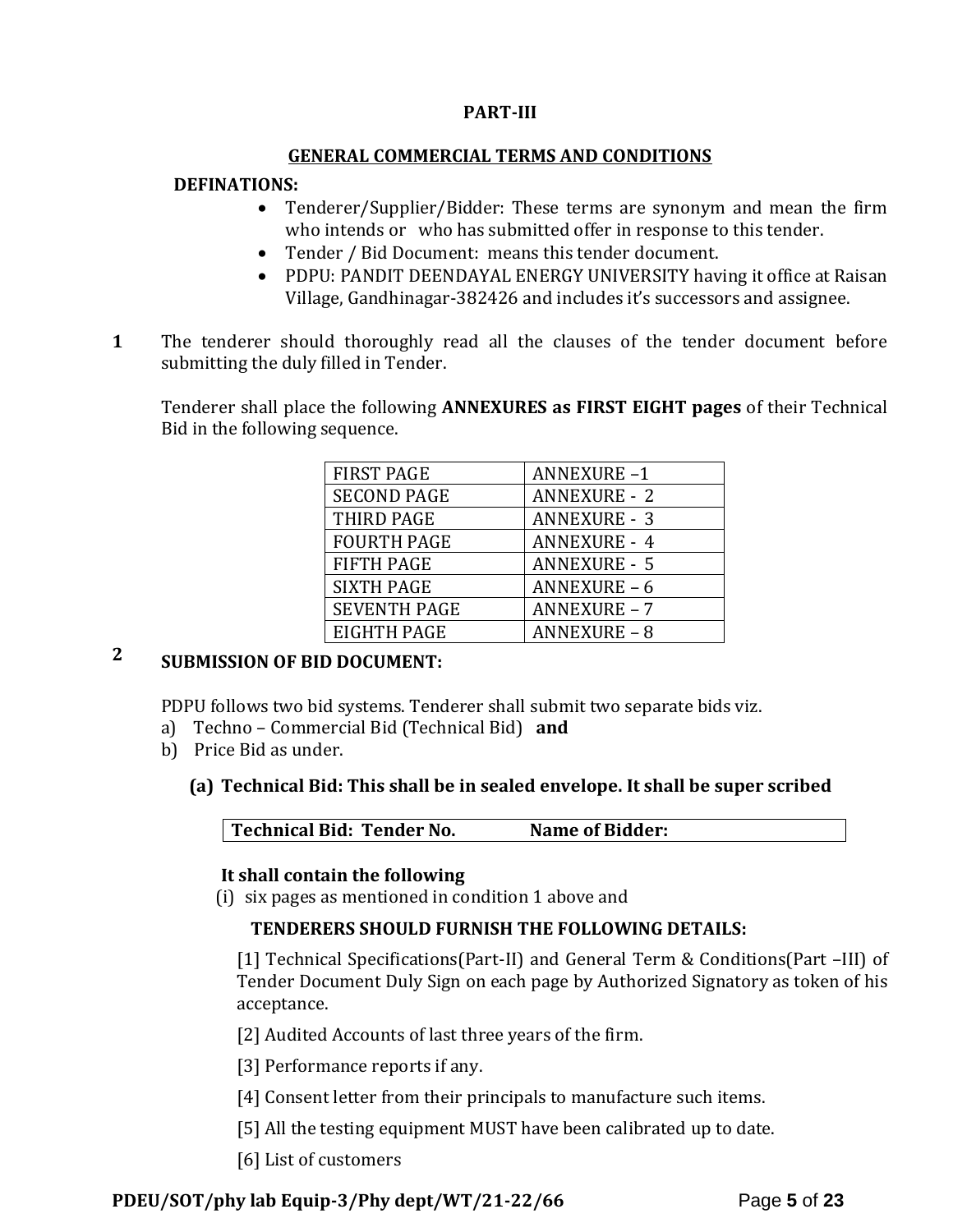(ii) All the information and supporting documents for (i) above

(iii) Details, Documents, Literature, certificates etc. for the equipment / Material offered.

# **(b)Price Bid: This shall be in sealed envelope.**

It shall contain offer price in the form specified in the tender document as Schedule- 'B'. The Printed Price list or price in different format will render the offer liable for rejection. **It shall be super –scribed as:**

| Price Bid:<br>Tender No.: | Name of Bidder: |  |
|---------------------------|-----------------|--|
|---------------------------|-----------------|--|

**c) EMD Envelope**: This envelop shall contain the following:

Demand draft or Bank Guarantee, as the case may be, for EMD supporting document, as mentioned hereof, if bidder seeks exemption in EMD **It shall be super – scribed as :**

| <b>EMD Envelop:</b> | Tender No.: | Name of Bidder: |
|---------------------|-------------|-----------------|
|---------------------|-------------|-----------------|

# **d) Main Envelope: This envelope shall contain envelop of Technical bid, envelop of EMD and Price Bid. It shall be super – scribed as :**

| Main Envelop:<br>Tender No.: | Name of Bidder: |  |
|------------------------------|-----------------|--|
|------------------------------|-----------------|--|

The entire bid document (Main envelope mentioned above) should be submitted so as to reach this office not later than 02.00 P.M. on due Date as specified in the tender notice through RPAD / Speed post or Courier only

Incomplete bids and amendments and additions to bids after opening of the bids will be ignored out rightly.

The technical scrutiny committee of PDPU shall evaluate the techno-commercial view of the tender. PDPU reserves the right to open or not to open the price bid of the bidders on the basis of their past performance of their supplied materials.

# **The price bid of those who are techno-commercially acceptable shall only be opened.**

#### **3 PRICE EVALUATION:**

Normally no price preference shall be given on any account. All tenders will be evaluated on firm price end-cost basis; The parties however shall give the detailed break-up of the end cost. If PDPU feels that there is lack of serious competition or for any other reasons, PDPU may negotiate with the bidder. PDPU's decision to accept any or all tenders shall be final and binding on all the parties. However, the DG of PDPU or the Authorized committee at its sole discretion reserves the right to negotiate with other tenderer in case the technical specification of some or all products are found to be superior.

#### **4 EARNEST MONEY DEPOSIT: (E.M.D.)**

E.M.D. is payable @1% of the value of the items offered. The EMD is payable by Demand Draft, of any Nationalized Banks, drawn in favor of the PANDIT DEENDAYAL ENERGY UNIVERSITY, payable at Ahmedabad. If the amount of EMD is more than Rs. 25000/- the same can be paid by an irrecoverable Bank Guarantee from any nationalized Bank in a standard format prescribed by PDPU (Format given in this tender document).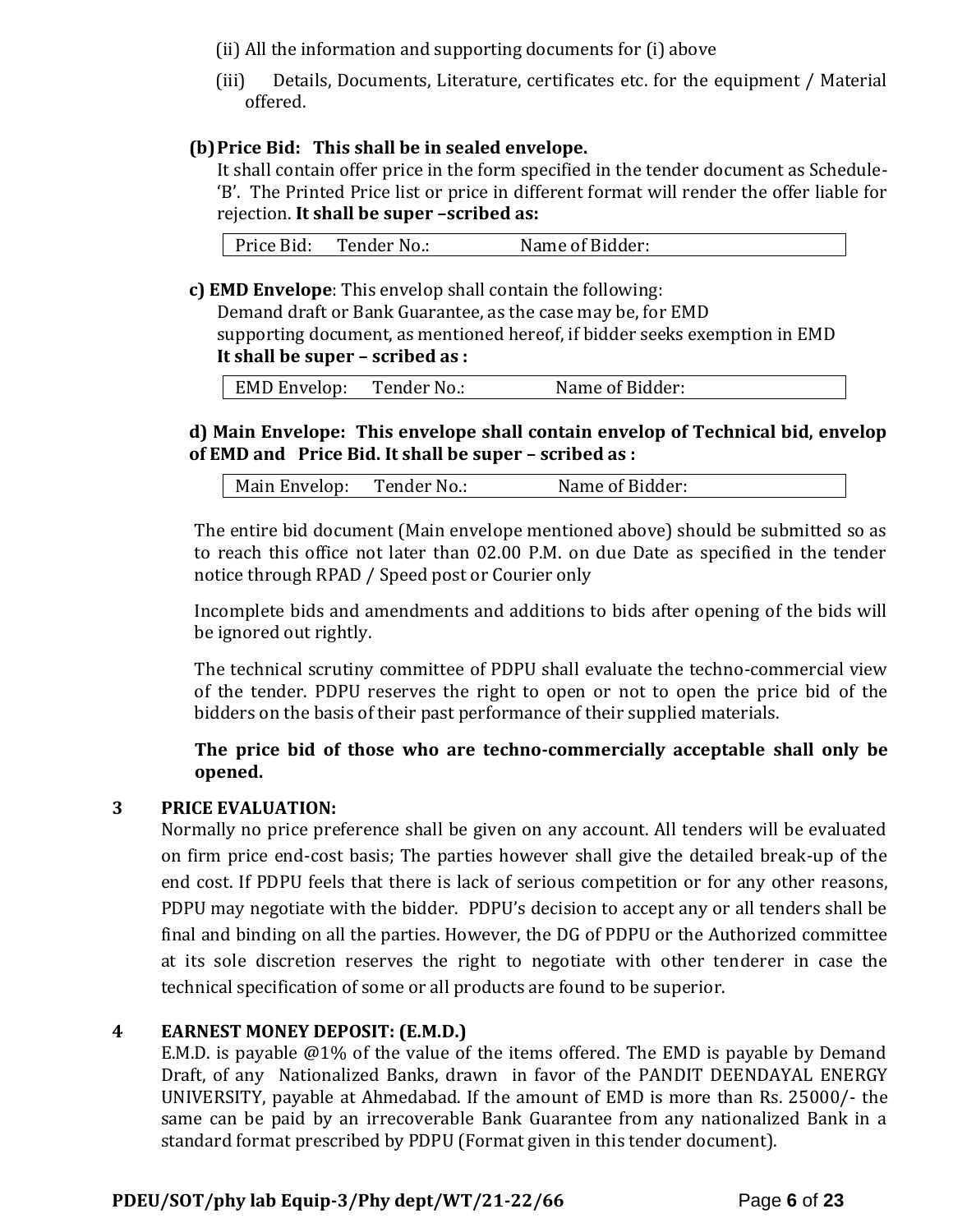### **5 DELAYED AND LATE TENDERS:**

**No Tender shall be accepted / opened in any case which are received after due date and time of the receipt of tender irrespective of delay due to postal services or any other reasons and PDPU shall not assume any responsibility for late receipt of tender. Any correspondence in this matter will not be entertained.**

# **6 PRICES:**

The details of the price shall be given in Price Bid (Schedule-B) only and nowhere else. Prices quoted shall be FIRM and on F.O.R. Destination basis (i.e. PDPU,Gandhinagar). However, the Tenderer should indicate in the Price Bid, the break-up of Unit F.O.R. Destination Prices with break-up of Unit Ex-works price ,Excise duty, VAT/GST, Custom Duty, average freight, packing charges, and Insurance Charges. Tenderer should quote the Freight as well as Insurance Charges both separately as shown in price bid. Please note that payment of excise duty will be made only on Ex-Work prices. Also, please mention rate of Excise duty. If this is not specifically mentioned then PDPU will have the option to take the prices as exclusive of taxes and duties (at maximum slab rates) for the evaluation of the tenders.

The Tenderer should invariably indicate the total unit end cost price considering all their costs / calculations in the Price bid itself for each item and all sub-items if any. This is mandatory. Cost components hidden / furnished elsewhere will not be considered and will be ignored out-rightly.

# **Only for Traders - Tender:**

[i] In case of a trader-**tender**, if the quotation is furnished for all inclusive rates and the rates of taxes and duties are indicated without indicating the amount, in such cases, the **price** is eligible for statutory variation.

[ii] Where the trader-**tender** quotes all inclusive rates without indicating the rate of Taxes and Duties included in the quoted price, the price is not eligible for any statutory variation.

# **7 REFUND / FORFIETURE OF E.M.D**

EMD will be forfeited if (i) the tender, it covers, is withdrawn during the validity of the offer or (ii) the Tenderer fails to furnish / deposit the Performance Guarantee towards Execution Period (security deposit).

EMD of the unsuccessful tenderer's will be returned without intimation within 60 days of placing of the order to the successful Tenderer subject to the unsuccessful bidder returning the original receipt of the EMD together with the advance stamped receipt, to the Accounts Officer of PDPU.

EMD will be returned to the successful bidders, only on their submission of performance guarantee towards execution period against order released to them.

# **8 PERFORMANCE GUARANTEE (PG) TOWARDS EXECUTION PERIOD: (i.e. SECURITY DEPOSIT):**

Successful tenderers will be required to pay an amount equivalent to 10% (Ten) of the value of the purchase order as Performance Guarantee (Security Deposit) within 10 days from the date of the purchase order failing which the purchase order is liable to be cancelled at the cost and the risk of the successful Tenderer (at the discretion of PDPU).

It can be paid by Demand Draft drawn in favour of PANDIT DEENDAYAL ENERGY UNIVERSITY payable at Ahmedabad or in the form of Bank Guarantee from Nationalized Bank if the amount is more than Rs.35,000/-.

# **PDEU/SOT/phy lab Equip-3/Phy dept/WT/21-22/66** Page **7** of **23**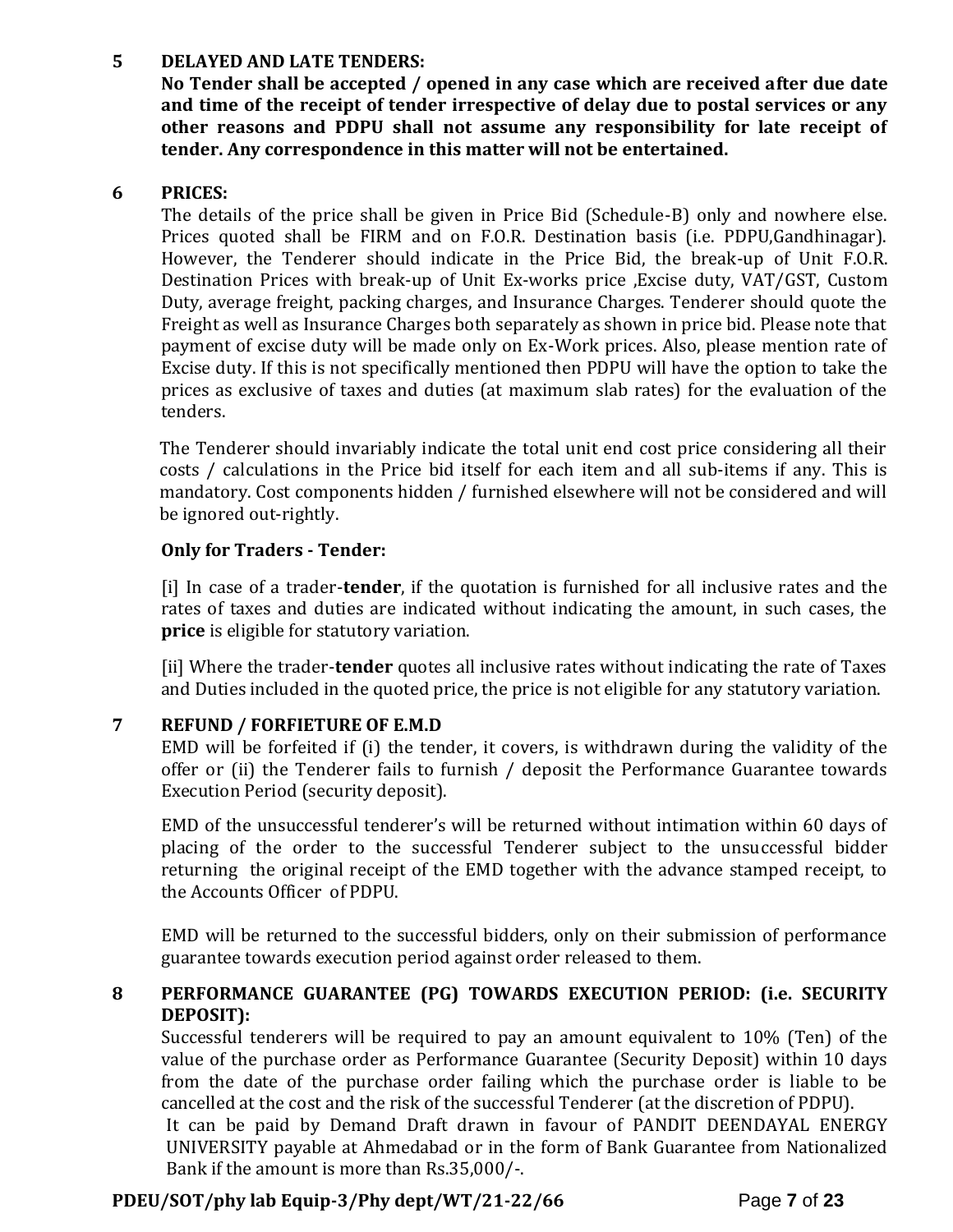The Bank Guarantee will be executed on the standard form prescribed by PDPU as APENDIX - I.

The Bank Guarantee so furnished should have clear one time validity till the completion of the order in all respects. Bank Guarantee for Interim period will not be acceptable. If by any reasons the supply period is extended then the supplier shall undertake to renew the Bank Guarantee at least one month before the expiry of the validity failing which PDPU will be free to encash the same.

The successful bidder/s shall have also to furnish PG (as specified here of) for the contract value towards warranty / guarantee period separately as applicable as per tender conditions.

Performance Guarantee towards Execution Period (Security Deposit) will be returned on successful completion of the Order and only after the Performance Guarantee towards warrantee/guarantee, as mentioned above, is submitted.

#### **9 VALIDITY OF THE OFFERS:**

The offers shall to be kept valid for a period of 120 days from the date of opening of technical bids. In case the finalization of the tender is likely to be delayed, the tenderers will be asked to extend the same without change in the prices or any terms and conditions of the offer. If any change is made, original or during the extended validity period, the offers will be liable for outright rejection without entering into further correspondence in this regard and no reference will also be made.

# **10 TRUCK RECEIPT (T.R) / AIRWAY BILL (A.B)**

All the Goods should be dispatched freight paid and the A.B / T.R should be forwarded directly to PDPU Office at Raisan Village, Gandhinagar. The demurrage charges, if any, paid by the PDPU due to delay in informing PDPU or any other reason attributable to supplier, will be deducted from his bill. It is essential that packing notes and invoices are furnished in respect of every consignment.

The supplier will be responsible for any damages / shortage claim rejected by the respective Authorities for want of a clear A.B / T.R.

Materials may be dispatched by any convenient mode of transport and up to PDPU i.e. F.O.R Destination.

# **11 PACKING AND FORWARDING CHARGES:**

The prices shall be inclusive of packing & forwarding charges. The Materials should be strongly and adequately packed to ensure safe arrival at destination. The materials dispatched from overseas by Air / Shipping should be packed such that it can withstand rough handling and possible corrosion due to exposure to salt laden atmosphere, salt spray or open storage. All packing must be clearly marked with order Number and consignee's name and address.

### **12 TRANSIT INSURANCE:**

All the materials will be required to be supplied up to Destination against all transit risks, such as damage, loss, theft, fire, etc. The insurance period shall cover 15 days after the date of receipt of materials at site to enable PDPU to check up stores fully. The suppliers will be responsible for free replacement of such stores which have been received short, damaged or broken within 15 days.

The cost of damaged, defective stores materials will however be deducted from the bills of the suppliers and will be refunded only after replacement thereof. It will be the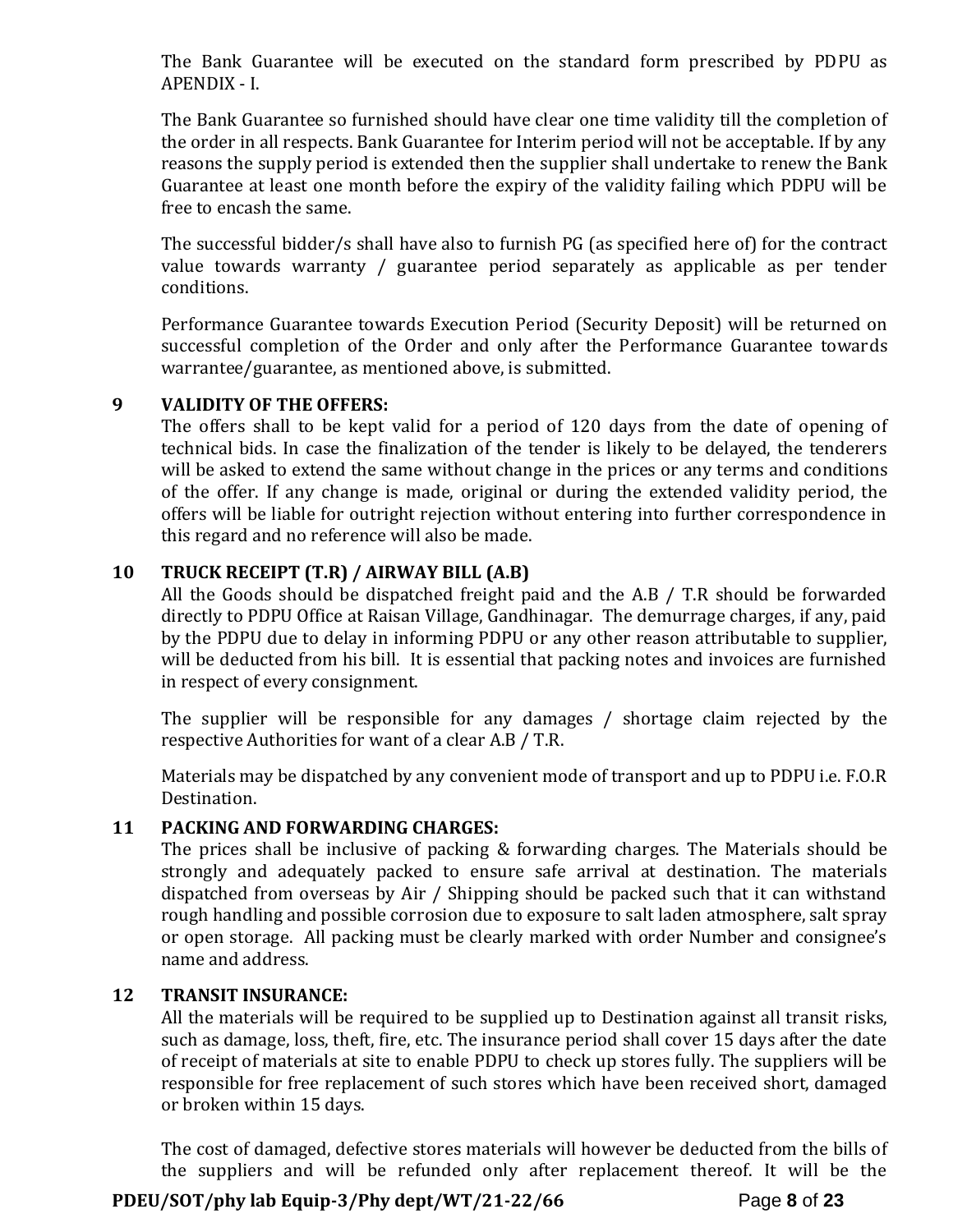responsibility of the supplier to lodge claim against the insurance on receiving necessary advice from PDPU.

# **13 ACCEPTANCE OF STORES:**

The equipments/ materials to be supplied against this tender are subject to their acceptance by PDPU or any other Officer deputed for this purpose.

### **14 UNLOADING:**

Unless specified otherwise in the purchase order, Unloading of the materials shall be arranged by PDPU.

#### **15 STATUTORY VARIATION:**

Any statutory increase or decrease in the taxes and duties subsequent to the offer under this tender if it takes place within the original contractual delivery date will be to PDPU account subject to the claim being supported by documentary evidence. No increase due to such variation shall be allowed for the portion of the delivery after the original contractual delivery date. However, if any decrease takes place after the contractual delivery date, the advantage will have to be passed on to PDPU.

# **16 PAYMENT TERMS :**

# **A. In case of Domestic(i.e. Indian) Supplier the payment Terms as Under :-**

- 70% of Payment only after proper verification of the delivered equipments by the vender.
- Remaining 30% Payment of invoice value within one month on successful installation, Commissioning and training.
- 100 % through Wire Transfer within 5 (five) Working Days after the date of Successful Commissioning and Installation of the System.

# **B. In case of Foreign Supplier the Payment Terms is as Under :-**

- 90 % payment through Irrevocable Letter of Credit.
- 10 % payment through Wire Transfer within 5 (five) Working Days after the date of Successful Commissioning and Installation of the System. **OR**
- 90% payment will be released through wire Transfer within 5 (five) Working Days after receipt of the material.
- 10% payment will be released through Wire Transfer within 5 (five) Working Days after the date of Successful Commissioning and Installation of the System. **OR**
- 100 % through Wire Transfer within 5 (five) Working Days after the date of Successful Commissioning and Installation of the System.
- **Installation:** The PDPU will be responsible to prepare the site for installation of equipment. The vendor has to arrange for technician, other manpower, tools etc for installation and commissioning of the goods supplied by him.

#### **17 REPEAT/ADDITIONAL ORDERS:**

PDPU reserves the right to place repeat order / additional order on the successful tenderers up to 25% of the original quantity of the P O at the same prices, terms and conditions stipulated in the original contract during three months from the date of Purchase Order.

#### **18 DELIVERY PERIOD:**

The Tenderers will have to quote a firm delivery period subject to the force Majeure

#### **PDEU/SOT/phy lab Equip-3/Phy dept/WT/21-22/66** Page **9** of **23**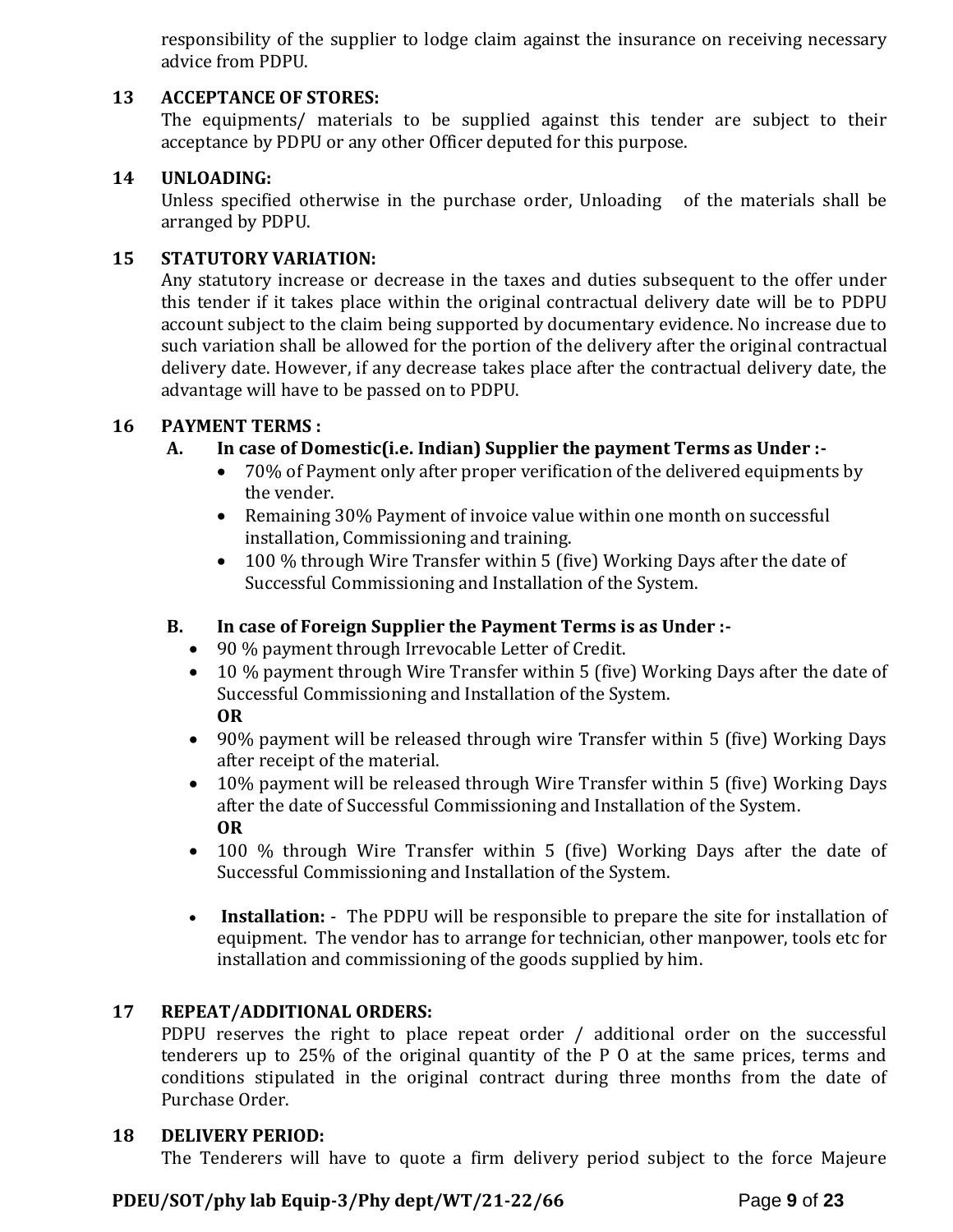conditions as accepted by PDPU. Tenderer should mention their delivery period. Time being the essence of this tender, delivery period shall be strictly adhered to. Delay in execution of order on account of any reasons will be subject to levy of penalty.

#### **19 PENALTY FOR LATE DELIVERY:**

**In case, the materials are not delivered within the period stipulated in the order, penalty shall be levied at ½% per week on the prices (End cost excluding taxes) subject to maximum 10% reckoned on the value of late delivered supplies.**

Due consideration will be given to waive levy of penalty for the reasons absolutely beyond suppliers control for which documentary evidence will have to be provided. The request for extension in delivery giving reasons and supporting documents shall have to be made available within one month on completion of the supply, and no request to waive levy of penalty will be entertained / reviewed during the execution of order.

#### **20 EXTENSION IN CONTRACTUAL DELIVERY DATE:**

It will be supplier's responsibility to ensure that goods are delivered within the stipulated delivery period. However, if PDPU may consider extension of delivery period with or without statutory variations, for the reasons beyond the control of the tenderer and subject to the Penalty as mention hereof.

Such extension will be subject to the following conditions.

[a] No increase in price on account of any statutory increase in or fresh imposition of customs duty, excise duty, GST or on account of any other tax or duty shall be admissible on the material delivered after the original contractual delivery date.

[b] Notwithstanding any stipulation in the contract for increase in price on any other ground, no such increase which has become effective on or after the contractual delivery date shall be admissible on material delivered after the original contractual delivery date.

[c] Nevertheless, PDPU shall be entitled to the benefit of any decrease in price on account of reduction in or remission of customs duty, excise duty, GST or on account of any other tax or duty or on any other ground as stipulated in the P.O., which takes place on or after the contractual delivery date of the said P.O. for the material delivered after the original contractual delivery date.

#### **21 REPLACEMENTS OF GOODS BROKEN, DAMAGED OR SHORT:**

In the event of any material or part thereof found broken or damaged or received short during transit or during installation or Commissioning or testing at site, before commissioning in service the suppliers shall replace the same free of cost. However, PDPU will recover amount equivalent to the cost of such damaged / broken / short supplied materials and will repay when actual replacement is given.

#### **22 POST TENDER CORRESPONDENCE / ENQUIRIES:**

The Tenderer will refrain from pursuing / canvassing the matter, directly or indirectly with any Office of PDPU as otherwise the same would amount to disqualification of the tender.

- **23** PDPU shall have the right to make any changes, additions / deletions or modifications in any terms / conditions or quantity of the tender and / or specifications as may be deemed necessary by PDPU at its sole discretion at any time before the due date of opening of the tender.
- **24** PDPU does not accept the printed conditions of any Tenderer. It will be ignored without

# **PDEU/SOT/phy lab Equip-3/Phy dept/WT/21-22/66** Page **10** of **23**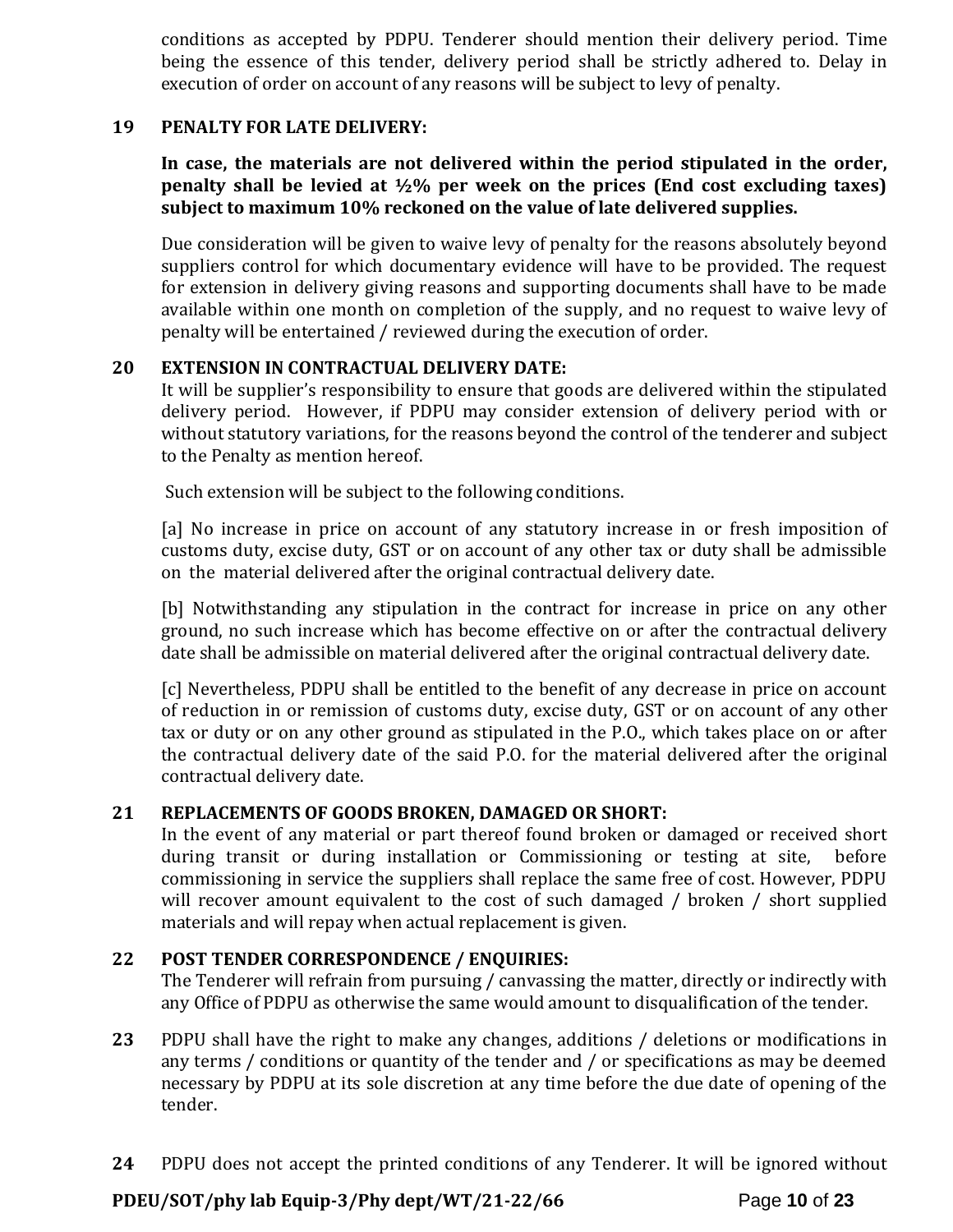any reference; hence tenderers should withdraw such printed conditions if they have any. PDPU shall accept only unconditional tender.

- **25** If technical deviations furnished by the Tenderer are not agreeable to PDPU, the offers may be ignored. However it will be solely at discretion of PDPU to consider the technical deviations OR not for considering the Tenderer. No correspondences of the Tenderer will be entertained in this matter.
- **26** Please indicate whether the goods offered are first sale or second sale so as to determine the payment of GST.
- **27** Revision of prices or any commercial terms affecting the price after opening of technical bids shall not be considered and will be ignored.
- **28** Tenderers shall indicate the name of their partners of their manufacturing firm.
- **29** Tenderer should specifically mention in the offers the name of the Partners / Proprietor / Directors who is / are the signing authority.

# **30 GUARANTEE:**

If the goods, stores and equipments found defective due to bad design or workmanship the same should be repaired or replaced by the tenderer free of charge if reported 24 months from the date of commissioning of equipments whichever is earlier. Tenderer will be responsible for the proper performance of the equipments / materials for the respective guarantee period.

#### **31 APPROVAL:**

The goods shall be subject to the approval of PDPU after receipt of the Material at site.

**32** PDPU would prefer the offers from manufacturers directly. All the manufacturers should quote for those items, which are actually manufactured at / rolled by their plants. This should be strictly adhered.

PDPU reserves the right to inspect, suppliers factory at any time during the currency of the contract in case order is placed on supplier and also to inspect manufactured material before testing / packing / dispatch.

**33** If in any company, the interest of any employee of the PDPU. or his relative as defined in Section VI of the Company's Act. 1956, is 10% or more, PDPU will not deal with such company at all. Tenderer therefore, must specifically disclose this fact in his technical Bid. Non-disclosure of such facts would disqualify the Tenderer for further dealing with PDPU.

# **34 TERMINATION OF CONTRACT:**

In case, the supplier fails to deliver the stores / materials / equipments or any consignment thereof within contractual period of delivery or in case the stores are found not in accordance with prescribed specification and/or the approved sample, PDPU shall exercise its discretionary power as under:

[a] To recover, from the supplier as agreed, by way of penalty clause above,

or

[b] To purchase from elsewhere, after giving notice of 15 days to the supplier, on his account and his risk

or

[c] To cancel the contract.

or

[d] PDPU at any time terminate the contract by giving written notice to the qualified

# **PDEU/SOT/phy lab Equip-3/Phy dept/WT/21-22/66** Page **11** of **23**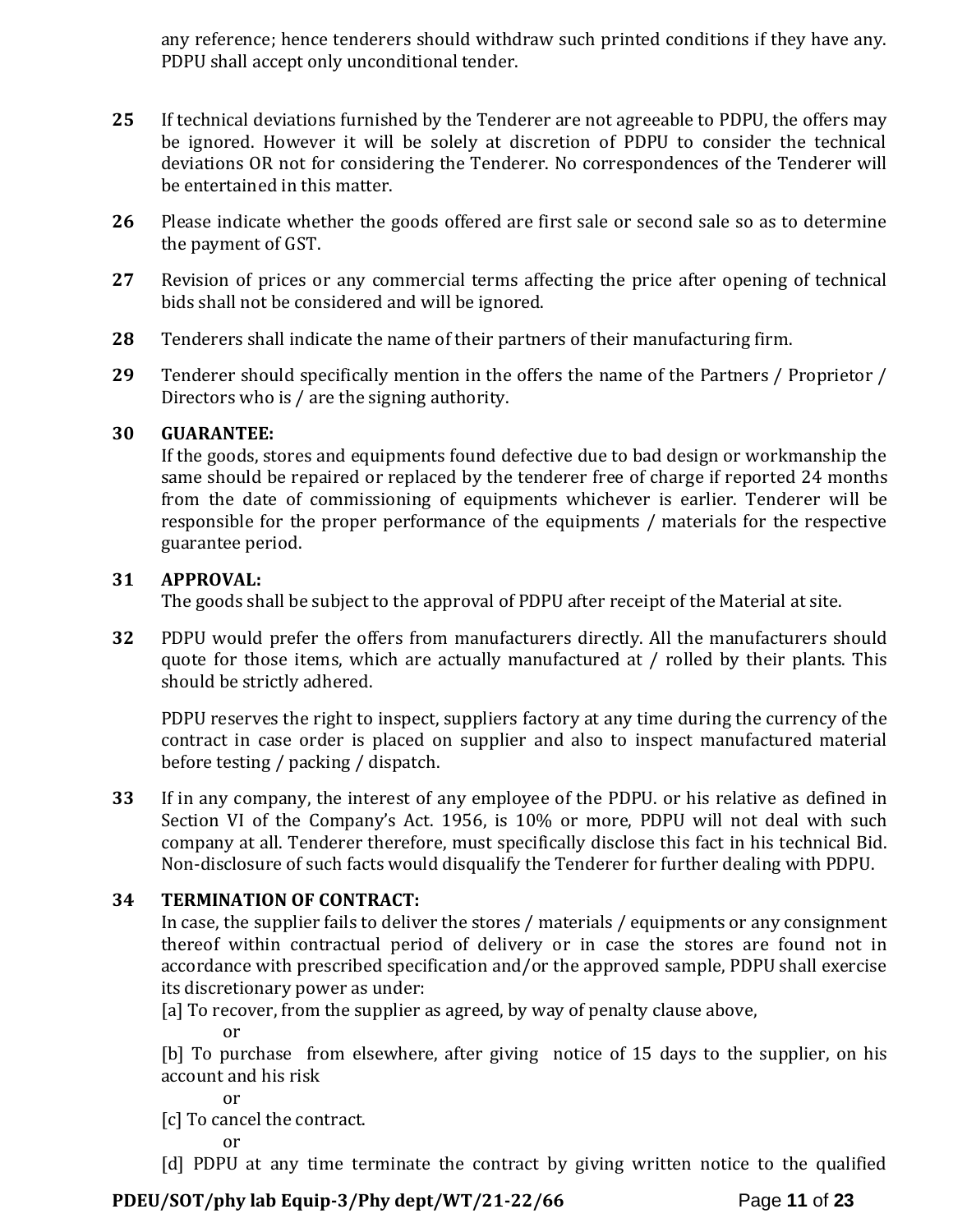Bidders/Tenderer without compensation to the qualified tenderer, if he become bankrupt or otherwise, insolvent or in case of dissolution of firm or winding up of company provided that such termination will not prejudice or effect any right of action or remedy which has thereafter to the University.

In the event of the risk purchase of stores of similar description, the opinion of PDPU shall be final. In the event of action taken under clause (a) or (b) above, the supplier shall be liable to pay for any loss which PDPU may sustain on this account

Further, "PDPU" reserves the right to terminate the Contract (i.e. Purchase order) at any time, without assigning any reasons, whatsoever, by giving a notice or not less than period of ONE month. Suppliers will not be entitled for any compensations / damages / losses, refund by PG whatsoever, on account of such termination of the Contract."

#### **35 ARBITRATION:**

All questions, disputes or differences whatsoever which may at any time arise between the parties to this agreement touching the agreement or subject matter thereof, arising out of or in relation to there and whether as to construction or otherwise shall be referred to the decision of the Sole Arbitrator, appointed by the PDPU, for that purpose, who shall be a retired High Court Judge or retired District and Sessions Judge, and the decision of the said Arbitrator shall be final and binding upon the parties. Reference to the arbitration shall be governed by the provisions of Indian Arbitration & Conciliation Act. 1996 as amended from time to time and the rules made there under.

# **36 JURISDICTION:**

All questions, disputes or differences arising under, out of or in connection with the Tender / Contract shall be subject to the exclusive jurisdiction of Ahmedabad court.

- **37** If the tenderer is an Agent, he will have to give information and declare the name of the principal from which he will source the materials along with company's written confirmation about quality and backup performance guarantee. Only on getting complete information from Agent, such offer, if found suitable, shall be considered.
- **38** PDPU reserves the right to cancel any or all the offers / bids or to accept any offer without assigning any reasons.

In case PDPU finds that there is an attempt of cartel in the prices, PDPU reserves the right to consider or reject any or all the parties offers without assigning any reasons thereof.

- **39** PDPU reserves the right to increase or decrease the quantity against each item/s while placing the order.
- **40** The names of the Partners / Directors / Sole Proprietors and responsible person and his updated Address / Telephone, Fax Numbers etc. should be invariably mentioned in the Annexure provided for this purpose in this document.
- **41** The Tenderer should give in his offer, the full name and address with phone, Fax & mobile numbers of the Authorized Representative to do liaison work with PDPU on their behalf.
- **42** The tenderers should invariably write the name and address of the Company, both on sealed covers of EMD, Technical & Price Bids. The tender covers without the name and address will not be opened.
- **43** The tenderers are required to furnish the technical information and the Guaranteed technical particulars (GTP) along with company seal and signature of the Tenderer on each and every page / papers of the tender documents.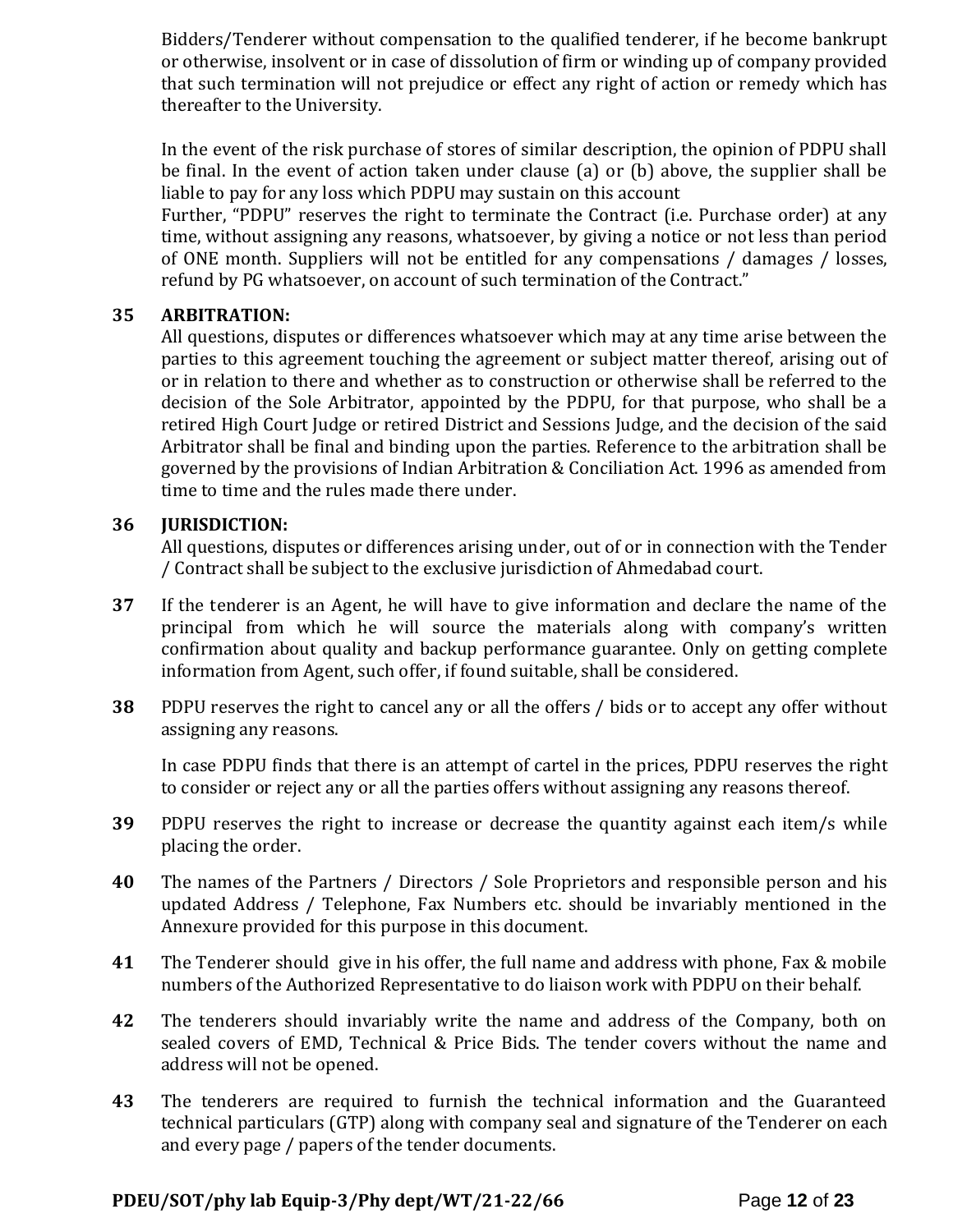- **44** Tenderer should invariably fill up all the details of all the Annexure/s including the prices in the Price Bid Annexure of this tender document and should be duly signed by authorized signatories with their rubber stamp and along with Company's seal / stamp affixed on each paper.
- **45** If the Tenderer fails to pay the Security Deposit or defaults in execution of the orders placed or if PDPU suffers any financial loss due to this, then PDPU will be at liberty to adjust the amount from other orders of the same firm or by encashing the Bank Guarantee.
- **46** All the tenderers must ensure that all the relevant documents / papers submitted with the tender should be serially numbered, properly bounded / tied together and properly documented.
- **47** All the above points should be complied by the Tenderers. If not, tenders are likely to be ignored without making any further reference. **--------------------×--------------------------×-------------------------×------------------------×-------------**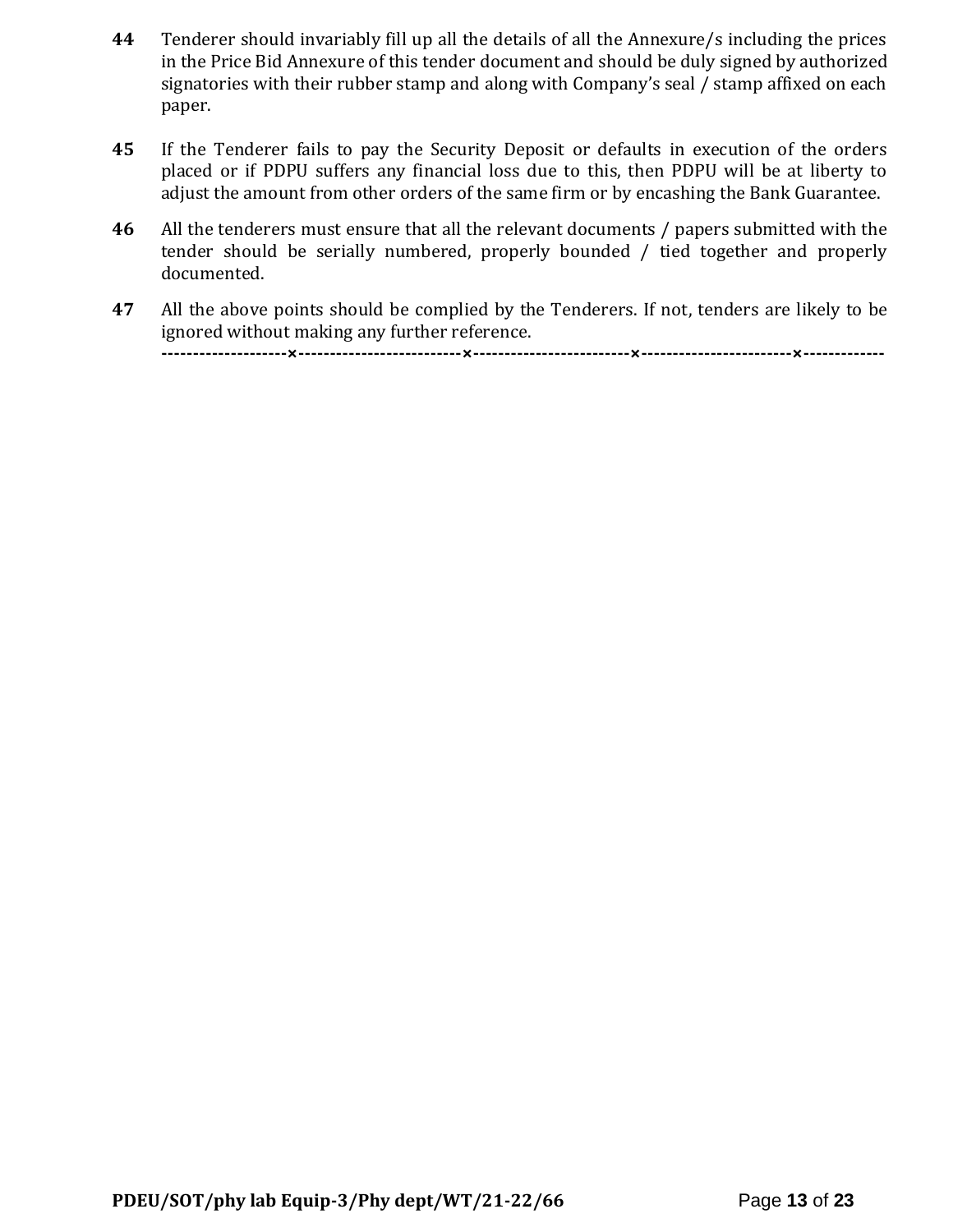#### **E. M. D. BANK GUARANTEE FORMAT**

**FOR TENDER NO. PDPU / \_\_\_\_\_\_\_\_\_\_\_\_\_\_\_\_\_\_\_\_\_\_\_\_\_\_\_\_\_\_\_\_ \_**

# **APPENDIX – I (BANK GUARANTEE ON NON-JUDICIAL STAMP PAPER OF Rs.100/-)**

Messer's WHEREAS \_\_\_\_\_\_\_\_\_\_\_\_\_\_\_\_\_\_\_\_\_\_\_\_\_\_\_\_\_\_\_\_\_\_\_\_\_\_\_\_\_\_(Name & Address of the Firm) having their registered office at \_\_\_\_\_\_\_\_\_\_\_\_\_\_\_\_\_\_\_\_\_\_\_\_\_\_\_\_\_\_\_\_\_\_\_\_\_ (Address of the firms Registered office) (Hereinafter called the 'Tenderer') wish to participate in the tender No. \_\_\_\_\_\_\_\_\_\_\_\_\_\_\_ for \_\_\_\_\_\_\_\_\_\_\_\_\_\_\_\_\_\_\_\_\_\_\_\_\_\_\_\_\_ of (Supply/Erection/Supply & Erection Work) (Name of the material/equipment/Work) for PANDIT DEENDAYAL ENERGY UNIVERSITY and WHEREAS a Bank Guarantee for (Hereinafter called the "Beneficiary") Rs. (Amount of EMD) valid till (Mention here date of validity of this guarantee which will be **4 (FOUR)** months beyond initial validity of Tender's offer) is required to **be submitted by the tenderer along with the tender.**

 $We,$ 

 (Name of the Bank and address of the Branch giving the Bank Guarantee) having our registered office at \_\_\_\_\_\_\_\_\_\_\_\_\_\_\_\_\_\_\_\_(Address of Bank's registered office) hereby give this Bank Guarantee No.\_\_\_\_\_\_\_\_\_\_\_\_\_\_\_\_ dated \_\_\_\_\_\_\_\_\_ and hereby agree unequivocally and Unconditionally to pay within 48 hours on demand in writing from the PANDIT DEENDAYAL ENERGY UNIVERSITY or any officer authorized by it in this behalf any amount not exceeding Rs.\_\_\_\_\_\_\_\_\_\_\_\_\_\_\_(Amount of E.M.D.), (Rupees\_\_\_\_\_\_\_\_\_\_\_\_\_\_\_\_\_\_\_\_\_\_\_\_\_\_\_\_\_\_\_\_\_\_\_\_\_\_\_ \_\_\_\_\_\_\_\_\_\_\_\_\_\_\_\_\_(In words) to the said PANDIT DEENDAYAL ENERGY UNIVERSITY on behalf of the Tenderer.

We\_\_\_\_\_\_\_\_\_\_\_\_\_\_\_\_\_\_\_\_\_\_\_\_\_\_\_\_\_\_\_\_\_(Name of the Bank) also agree that withdrawal of the tender or part thereof by the tenderer within its validity or Non submission of Security Deposit by the Tenderer within one month from the date tender or a part thereof has been accepted by the PANDIT DEENDAYAL ENERGY UNIVERSITY would constitute a default on the part of the Tenderer and that this Bank Guarantee is liable to be invoked and encashed within its validity by the Beneficiary in case of any occurrence of a default on the part of the Tenderer and that the encashed amount is liable to be forfeited by the Beneficiary.

This agreement shall be valid and binding on this Bank upto and inclusive of (Mention here the date of validity of Bank) and shall not be terminable by notice or by Guarantee) change in the constitution of the Bank or the firm of Tenderer Or by any reason whatsoever and our liability hereunder shall not be impaired or discharged by any extension of time or variations or alternations made, given, conceded with or without our knowledge or consent by or between the tenderer and the PDPU.

|                                           |  |  |  | NOT WITH STANDING anything contained hereinbefore our liability under this guarantee is |  |  |
|-------------------------------------------|--|--|--|-----------------------------------------------------------------------------------------|--|--|
|                                           |  |  |  | restricted to Rs. (Amt. of E.M.D.) (Rupees                                              |  |  |
|                                           |  |  |  | [In words]. Our Guarantee shall remain in force                                         |  |  |
| till (Date of validity of the Guarantee). |  |  |  |                                                                                         |  |  |
| Place:                                    |  |  |  |                                                                                         |  |  |
| Date:                                     |  |  |  |                                                                                         |  |  |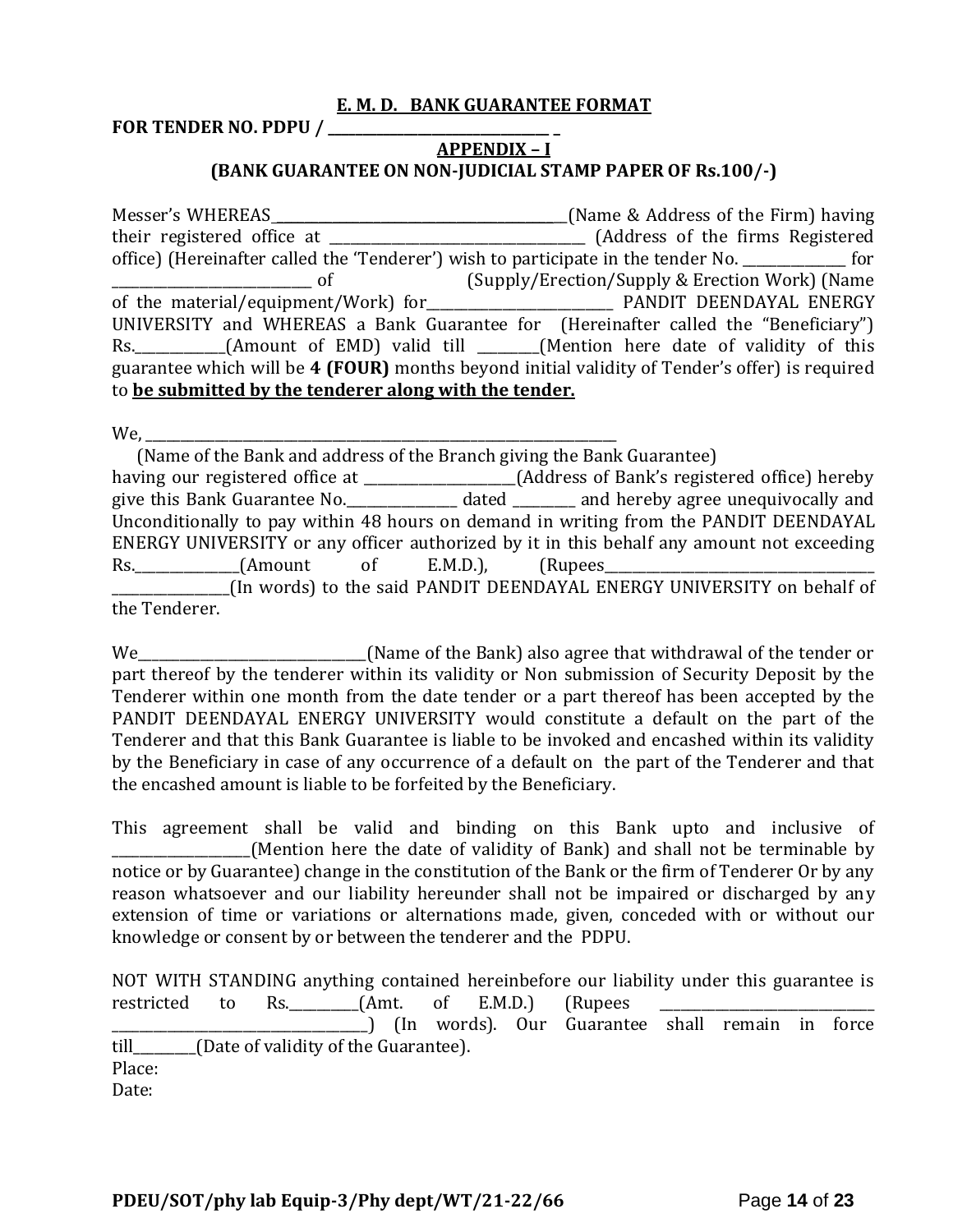### **ON STAMP PAPER OF RS.100/-**

# **FORM OF BANKER'S UNDERTAKING [For Performance Guarantees (PG) as per clause no.8 of commercial terms and conditions]**

We, Bank of the contract of the end of the hereby agree unequivocally and unconditionally to pay within 48 hours on demand in writing from the **PANDIT DEENDAYAL ENERGY UNIVERSITY**. or any Officer authorized by it in this behalf any amount up to and not exceeding Rs.\_\_\_\_\_\_\_\_\_\_\_\_\_\_\_\_\_\_ (in words) Rupees\_ \_\_\_\_\_\_\_\_\_\_\_\_\_\_\_\_\_\_\_\_\_\_\_\_\_\_\_\_\_\_\_ to the said **PANDIT DEENDAYAL ENERGY UNIVERSITY** on behalf on  $M/s$ .

who have entered into a contract for the supply/works specified below:

P.O. (A/T) No.\_\_\_\_\_\_\_\_\_\_\_\_\_\_\_\_\_\_\_\_\_\_\_\_\_\_dated\_\_\_\_\_\_\_\_\_.

This agreement shall be valid and binding on this Bank upto and inclusive of \_\_\_\_\_\_\_\_\_\_ and shall not be terminable by notice or by change in the constitution of the Bank or the firm of Contractors / Suppliers or by any other reasons whatsoever and our liability hereunder shall not be impaired or discharged by any extension of time or variations or alterations made, given conceded or agreed, with or without our knowledge or consent, by or between parties to the said within written contract.

"NOTWITHSTANDING" anything contained herein before our liability under this guarantee is restricted to Rs.\_\_\_\_\_\_\_\_\_\_\_\_\_\_\_\_\_\_\_\_\_\_\_\_\_

(Rupees\_\_\_\_\_\_\_\_\_\_\_\_\_\_\_\_\_\_\_\_\_\_\_\_\_\_\_\_\_\_\_\_\_\_\_\_\_\_\_\_\_\_\_\_\_ only). Our guarantee shall remain in force until

Place: Date:

 $\sim$ 

Please Mention here Complete Postal Address of the Bank with Branch Code, Telephone and Fax Nos.

# SIGNATURE OF THE BANK'S AUTHORISED SIGNATORY WITH OFFICIAL ROUND SEAL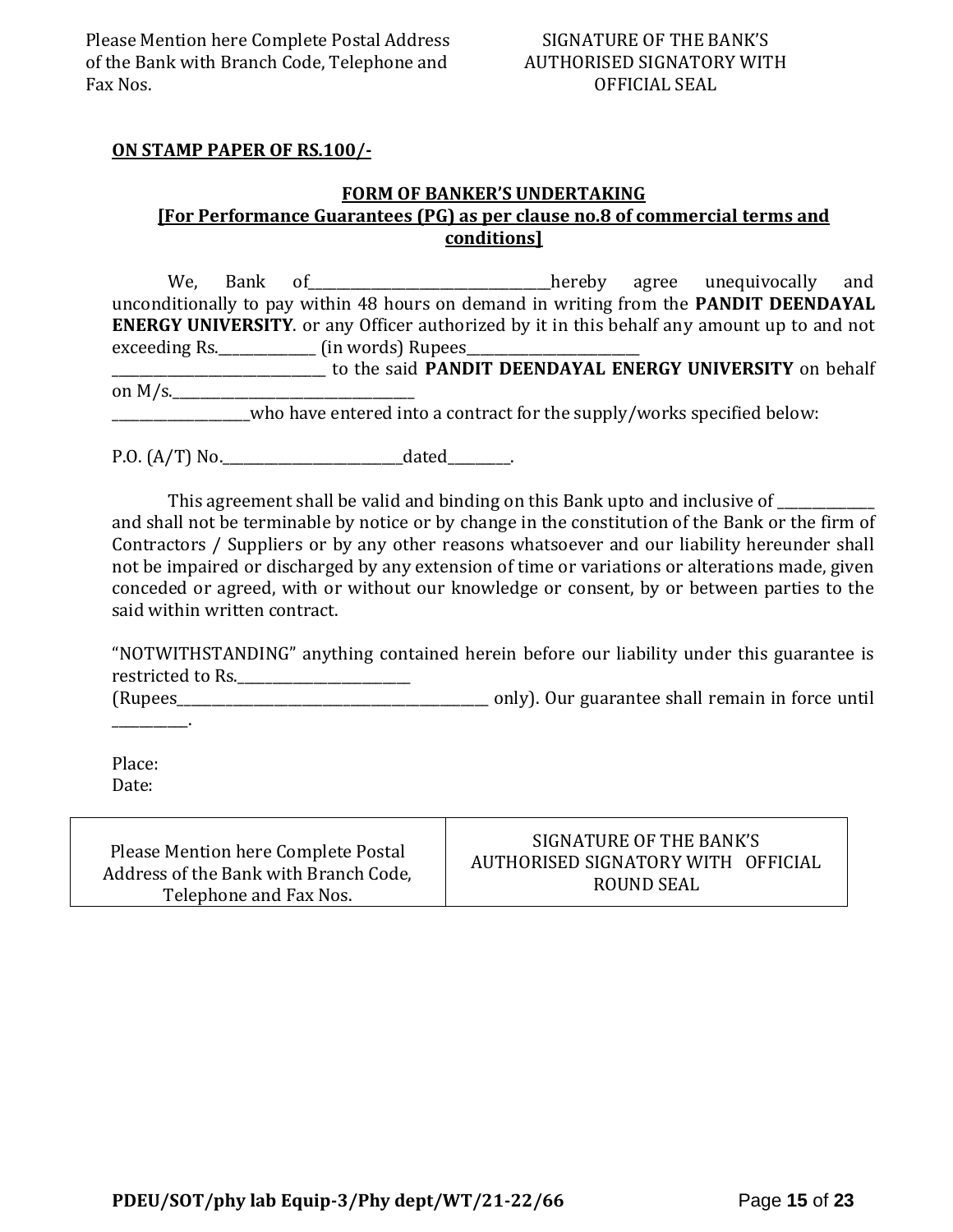# **ANNEXURE – 1**

**I / WE, confirm that following documents are attached with the technical bid of the offer and should be placed as a First page of offer.**

| Sr.<br>N <sub>o</sub> | <b>Details</b>                                                  | <b>Confirmation</b><br>(Tick $\sqrt{$ any one) |
|-----------------------|-----------------------------------------------------------------|------------------------------------------------|
| $\mathbf{1}$          | Firm's details as per "Annexure -2"                             | YES / NO                                       |
| $\mathbf{2}$          | "Annexure -3"                                                   | YES / NO                                       |
| 3                     | Delivery schedule as per "Annexure- 4"                          | YES / NO                                       |
| 4                     | Past experience details as per "Annexure-7"                     | YES / NO                                       |
| 5                     | PDPU technical specification duly signed and with seal of firm. | YES / NO                                       |
| 6                     | Technical & Commercial Deviation- "Annexure-6"                  | YES / NO                                       |
| 7                     | Experience Certificate-"Annexure-7"                             | YES / NO                                       |
| 8                     | Conformation of Tender Condition-"Annexure-8"                   | YES / NO                                       |

**Signature of the Tenderer**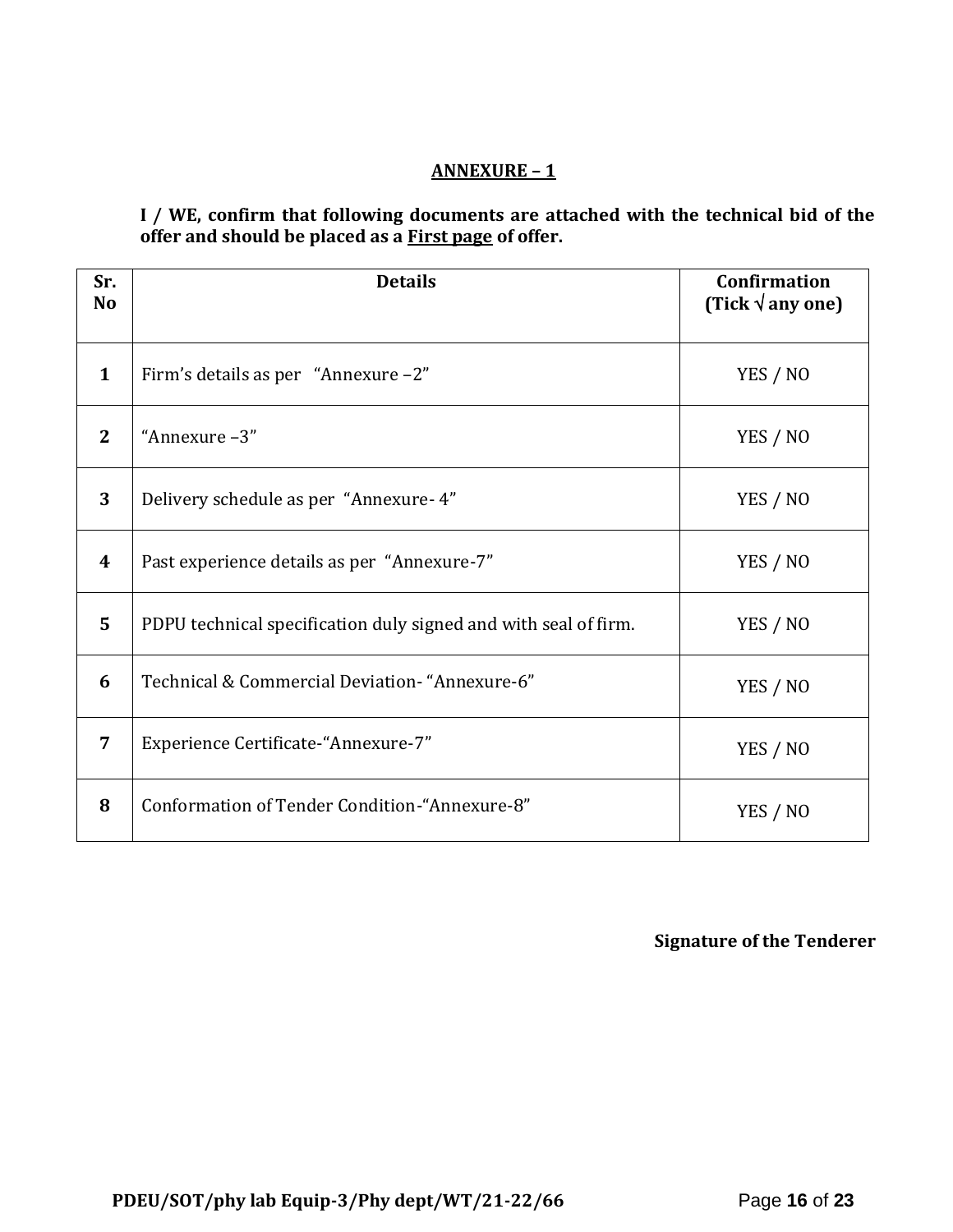# **ANNEXURE - 2 DETAILS OF THE FIRM**

# **Tenderer shall provide all the details in this form and shall be placed as a Second Page of the bid.**

| <b>Supplier Name</b>                                                                                         |                      |                                |  |                      |                                  |
|--------------------------------------------------------------------------------------------------------------|----------------------|--------------------------------|--|----------------------|----------------------------------|
| Within Gujarat / Outside Gujarat                                                                             |                      |                                |  |                      |                                  |
| Pvt. Firm / Public Ltd. / State Govt.<br>Under taking / Central Govt.<br>undertaking<br>GST No. and GST Date |                      | (Indicate the relevant status) |  |                      |                                  |
| CST No. and CST Date                                                                                         |                      |                                |  |                      |                                  |
| <b>Excise No. and Excise Date</b>                                                                            |                      |                                |  |                      |                                  |
| <b>Financial Turnover for Past 3 Years</b><br>(Rupees in Lacs (10 <sup>5</sup> )                             |                      | 1st Year                       |  | 2 <sup>nd</sup> Year | 3rd Year                         |
| Custom No. and Date (If applicable)                                                                          |                      |                                |  |                      |                                  |
| Address of                                                                                                   | Registered<br>Office | Factory / Works                |  |                      | <b>Authorized Representative</b> |
| Contact person name                                                                                          |                      |                                |  |                      |                                  |
| Designation                                                                                                  |                      |                                |  |                      |                                  |
| Address                                                                                                      |                      |                                |  |                      |                                  |
| City & Pin code                                                                                              |                      |                                |  |                      |                                  |
| <b>State</b>                                                                                                 |                      |                                |  |                      |                                  |
| Country                                                                                                      |                      |                                |  |                      |                                  |
| Phone Nos.(Off.)                                                                                             |                      |                                |  |                      |                                  |
| Phone Nos.(Res.)                                                                                             |                      |                                |  |                      |                                  |
| Fax Nos.                                                                                                     |                      |                                |  |                      |                                  |
| STD Code.                                                                                                    |                      |                                |  |                      |                                  |
| Mobile No.                                                                                                   |                      |                                |  |                      |                                  |
| Web site address                                                                                             |                      |                                |  |                      |                                  |
| Email-id                                                                                                     |                      |                                |  |                      |                                  |
| Specimen signature                                                                                           |                      |                                |  |                      |                                  |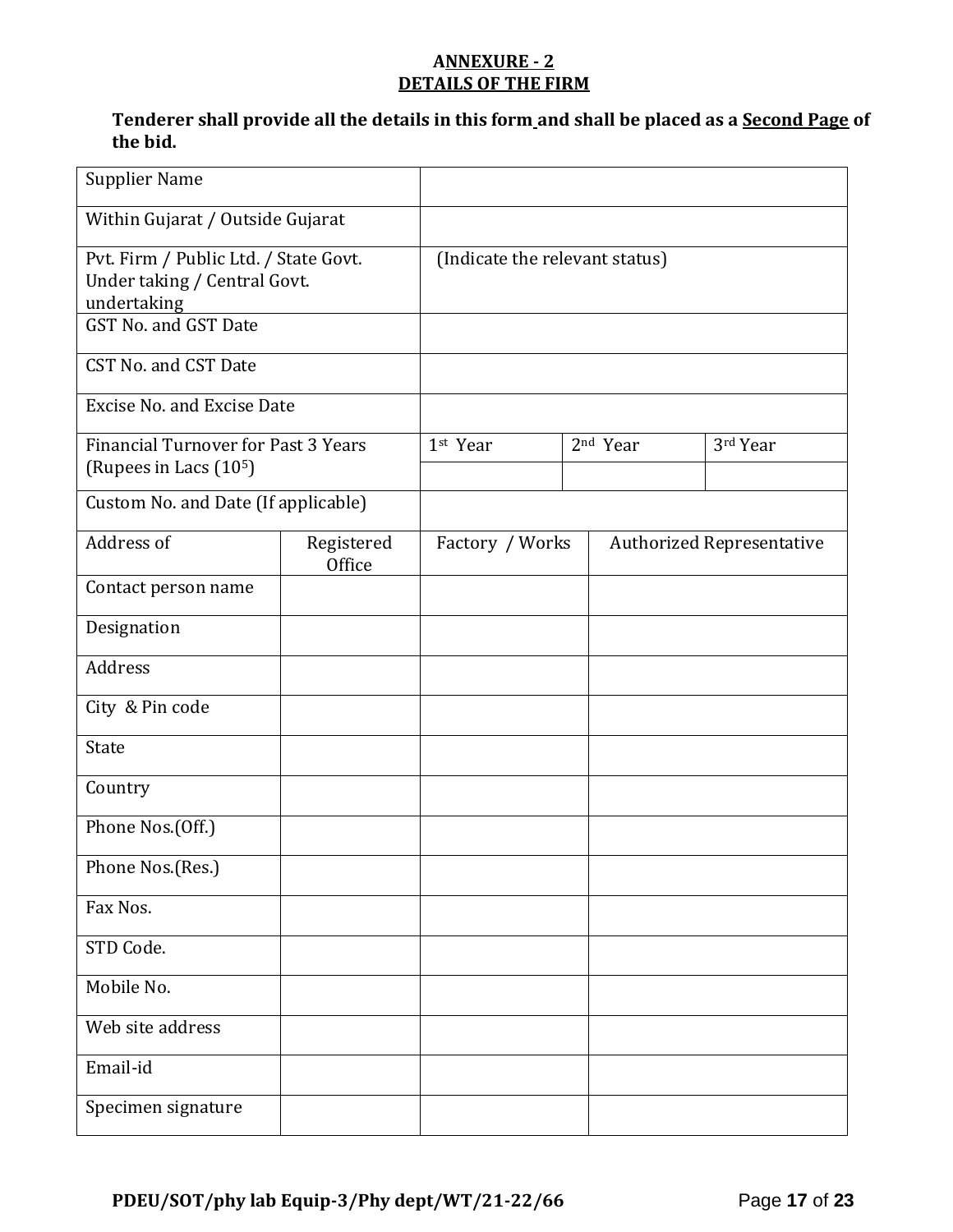#### **ANNEXURE-3**

Tenderer shall fill up following details and shall be **Third page** of the Technical Bid

| $\mathbf{1}$   | PRICES: [FIRM ONLY]<br>(Please Specify YES / NO.)                                                                     |               |
|----------------|-----------------------------------------------------------------------------------------------------------------------|---------------|
| 2              | <b>EXCISE DUTY: [SINGLE SLAB ONLY]</b><br>(Please Specify INCUSIVE / EXCLUSIVE /<br>EXEMPTED)                         | $\frac{0}{0}$ |
| $\overline{3}$ | <b>GST: [IN PERCENTAGE]</b><br>(Please Specify INCUSIVE / EXCLUSIVE /<br>EXEMPTED)                                    | $\frac{0}{0}$ |
|                | Please quote your GST Registration No. & Date.                                                                        |               |
| $\overline{4}$ | <b>PENALTY TERMS AGREED:</b><br>(Please Specify YES / NO.)                                                            |               |
| 5              | PERFORMANCE GUARANTEE TO COVER EXECUTION<br>PERIOD (SECURITY) TERMS : AGREED: (Cl.no.8)<br>(Please Specify YES / NO.) |               |
| 6              | PERFORMANCE GUARNTEE TO COVER WARRANTY<br>PERIOD TERMS AGREED: (Wherever<br>applicable): (Please Specify YES / NO.)   |               |
| 7              | <b>VALIDITY OF THE OFFER AGREED:</b><br>(Please Specify YES / NO.)                                                    |               |
| 8              | PAYMENT TERMS AGREED:<br>(Please Specify YES / NO.)                                                                   |               |
| 9              | ITEMS OFFERED : (Yes/No)                                                                                              |               |

**Signature of the Tenderer**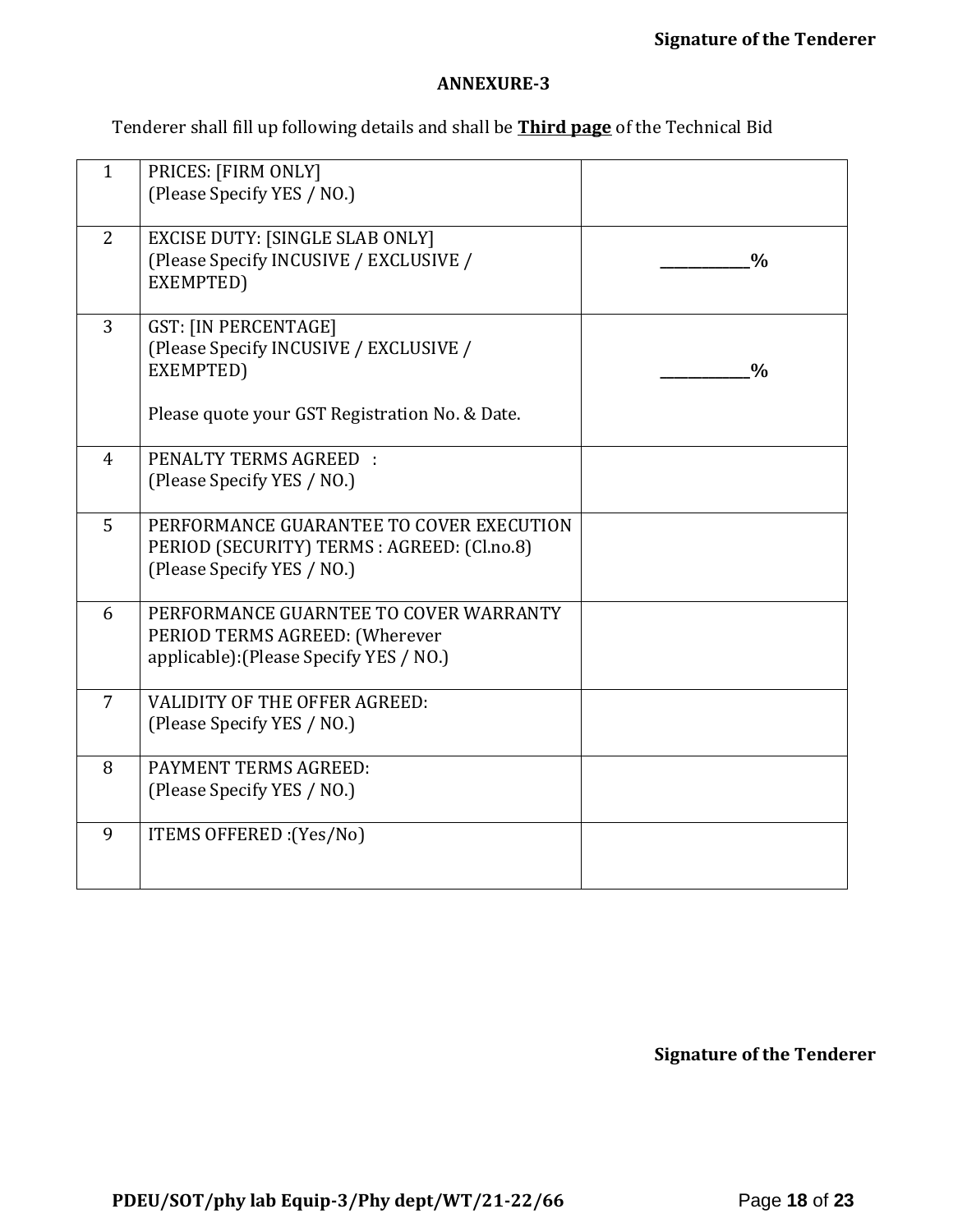### **ANNEXURE – 4**

# **Details of the Items and Qty.offered as a Fourth Page of offer.**

| Sr.<br>No. | Details of the Items / Equipments<br>Offered | <b>Quantity</b><br><b>Offered</b> | Status:<br>Supplier/Manufacturer |
|------------|----------------------------------------------|-----------------------------------|----------------------------------|
|            |                                              |                                   |                                  |
|            |                                              |                                   |                                  |
|            |                                              |                                   |                                  |
|            |                                              |                                   |                                  |
|            |                                              |                                   |                                  |
|            |                                              |                                   |                                  |
|            |                                              |                                   |                                  |
|            |                                              |                                   |                                  |
|            |                                              |                                   |                                  |
|            |                                              |                                   |                                  |
|            |                                              |                                   |                                  |
|            |                                              |                                   |                                  |
|            |                                              |                                   |                                  |
|            |                                              |                                   |                                  |
|            |                                              |                                   |                                  |
|            |                                              |                                   |                                  |
|            |                                              |                                   |                                  |
|            |                                              |                                   |                                  |
|            |                                              |                                   |                                  |
|            |                                              |                                   |                                  |
|            |                                              |                                   |                                  |
|            |                                              |                                   |                                  |
|            |                                              |                                   |                                  |

**Signature of the Tenderer**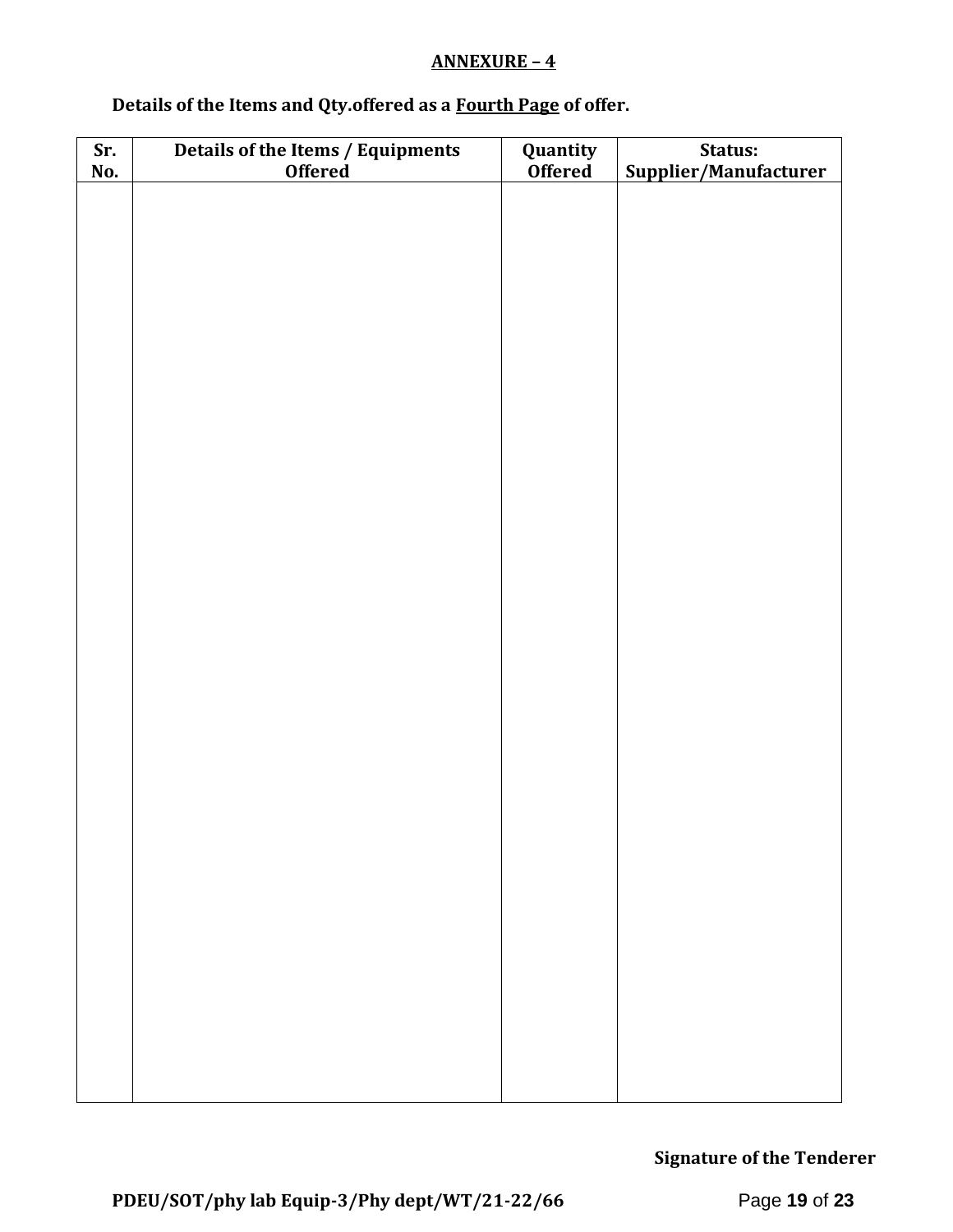#### **ANNEXURE – 5 TECHNICAL AND COMMERCIAL DEVIATIONS IF ANY TO BE FURNISHED IN THIS ANNEXURE ONLY AND TO BE SUBMITTED WITH TECHNICAL BID.**

We confirm that the product offered under this tender complies with all the Technical Specifications, except the deviations mentioned above. We also confirm that there are no commercial deviations other than mentioned above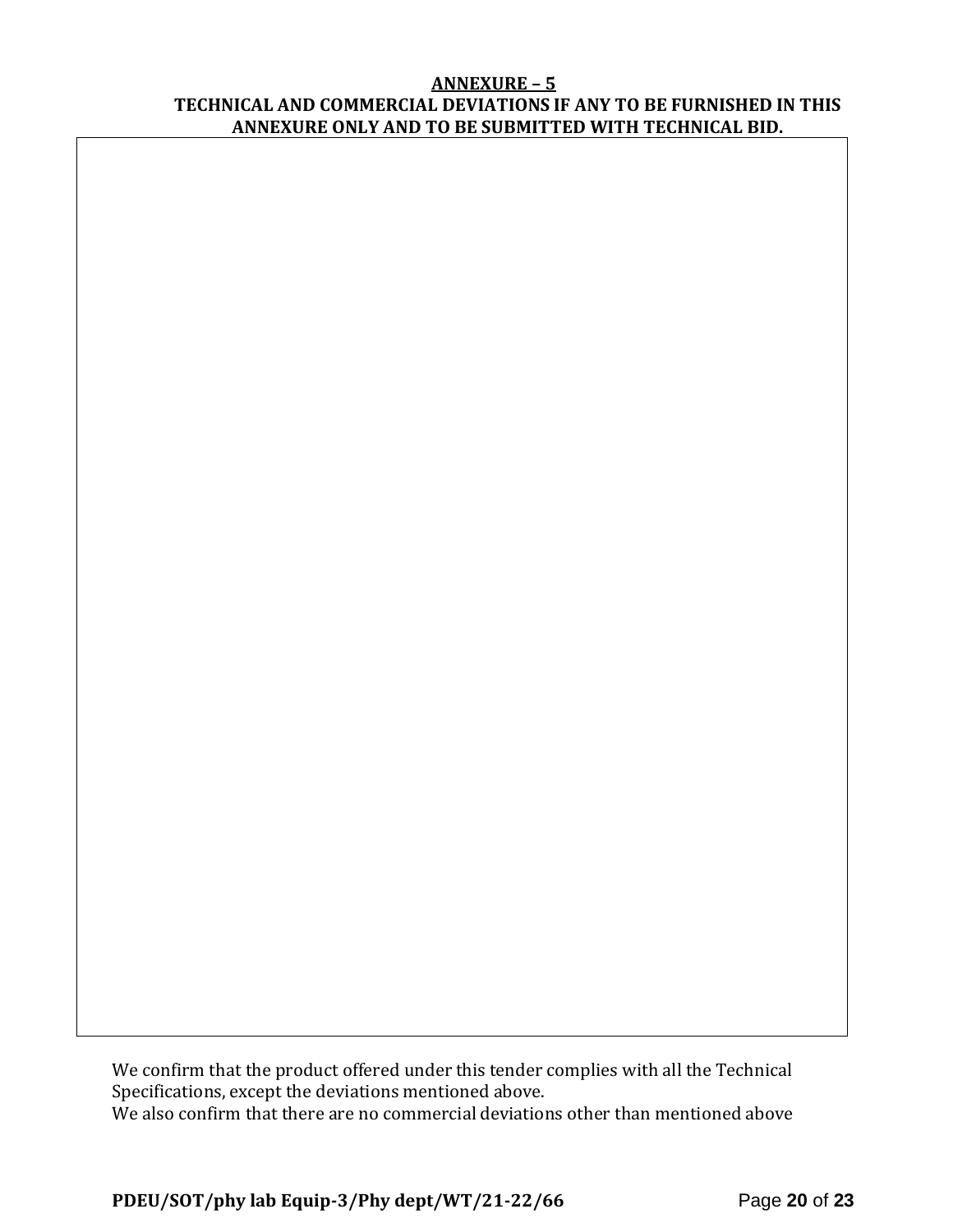# **ANNEXURE-6**

# **DETAILS OF THE EXPERIENCE FOR SUPPLY OF SIMILAR TYPE OF ITEMS IN LAST THREE YEARS FROM THE DUE DATE OF TENDER:**

| Sr.<br><b>No</b> | <b>ITEMS</b><br><b>SUPPLIED TO</b> | <b>ORDER</b><br><b>REFERENCE</b><br><b>No. &amp; DATE</b> | <b>ITEMS</b> | Qty. | <b>ORDER</b><br><b>FULLY</b><br><b>EXECUTED.</b><br>YES/NO | <b>STATUS, IF</b><br><b>ORDER UNDER</b><br><b>EXECUTION</b> | <b>REMARKS</b> |
|------------------|------------------------------------|-----------------------------------------------------------|--------------|------|------------------------------------------------------------|-------------------------------------------------------------|----------------|
| 1)               |                                    |                                                           |              |      |                                                            |                                                             |                |
| 2)               |                                    |                                                           |              |      |                                                            |                                                             |                |
| 3)               |                                    |                                                           |              |      |                                                            |                                                             |                |
| 4)               |                                    |                                                           |              |      |                                                            |                                                             |                |
| 5)               |                                    |                                                           |              |      |                                                            |                                                             |                |

**Signature of the Tenderer**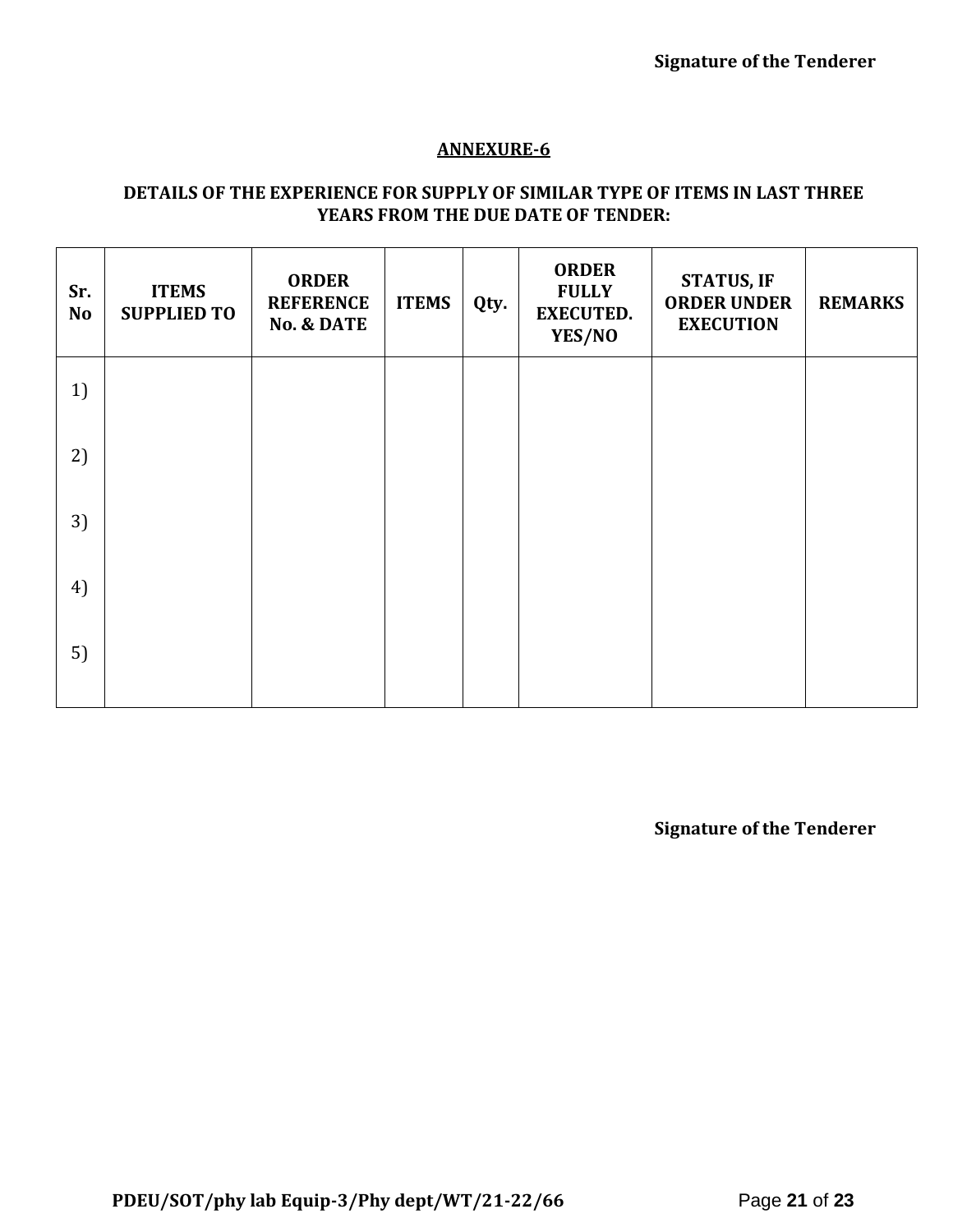#### **ANNEXURE - 7**

Subject: Supply of \_\_\_\_\_\_\_\_\_\_\_\_\_\_\_\_\_\_\_\_\_\_\_\_\_\_\_\_\_\_\_\_\_\_\_\_\_\_

Reference: Tender enquiry No. PDPU/ / Due on date: / / 200.

In connection with the above subject and reference I/ We confirm the following:

- 1. I / We, the undersigned have read and examined the Tender Specifications and commercial terms and conditions of tender under reference.
- 2. I / We, declare that our Technical Bid is strictly in line with the Tender specifications (except the deviations shown in Annexure No.7.
- 3. Further, I / We also agree that additional conditions / deviations, if any, found in the Commercial terms & conditions (except mentioned in the Annexure-7), our offer shall be outrightly rejected without assigning any reason thereof.

Seal of the Firm **Signature of the Authorised Representatives of the firm**

Date:

Name:

Status:

Name of the Tendering Firm / Agency: